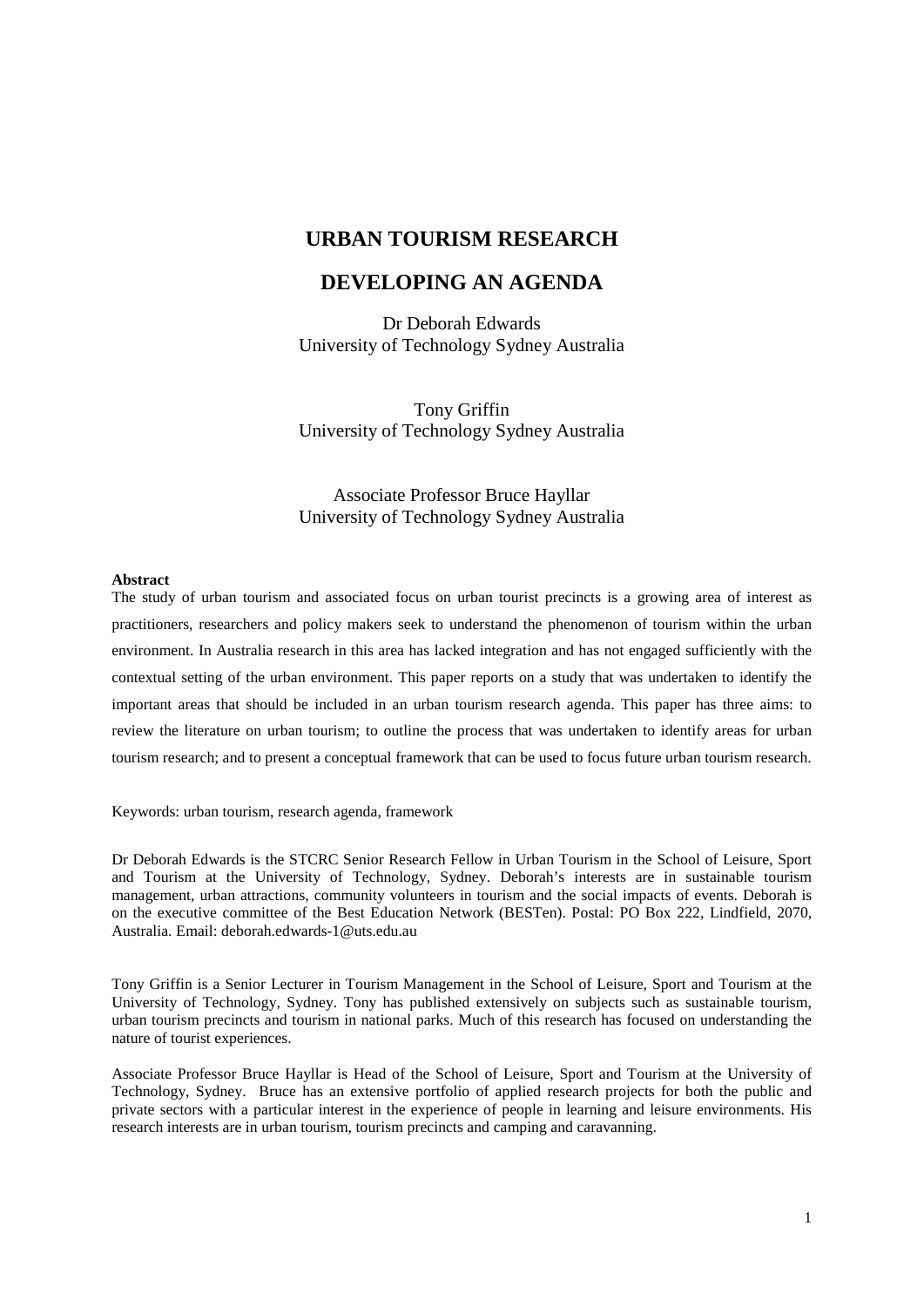# **INTRODUCTION**

Urban environments worldwide have for many years been amongst the most significant of all tourist destinations. As Karski explains:

Urban tourism has, in one form or other, been with us since Mesopotamia and Sumeria were spawning the phenomenon of urbanization. People with the means and inclination to do so have been drawn to towns and cities just to visit and experience a multiplicity of things to see and do…These (towns and cities) were the melting pots of national culture, art, music, literature and of course magnificent architecture and urban design. It was the concentration, variety, and quality of these activities and attributes ... that created their attraction and put certain towns and cities on the tourism map… (Karski 1990, p. 15).

Today tourism consumes substantial amounts of space within urban destinations: tourist-historic urban cores, special museums of many kinds, urban waterfronts, theme parks and specialized precincts all contribute to this consumption (Gospodini 2001). Major urban areas perform important functions within the workings of the overall tourism system: for example, they are key "gateways" for both international and domestic tourists and, as key nodes in the air transport system, act as staging posts for multi-destination trips. Many of these functions are often taken for granted and, as a consequence, the requirements for profitable and sustainable tourism development in urban areas are not well understood. While urban tourism has been subject to some research attention in recent years, this effort has arguably not reflected its degree of importance relative to tourism in other types of destinations.

Urban tourism is distinguishable from other forms of tourism by a number of features which, while they are not applicable to all urban destinations and may be applicable to some non-urban destinations, characterize urban tourism destinations as a whole. Significant numbers of tourists in urban areas are visiting for a primary purpose other than leisure, including business, conferences, shopping, and visiting friends and relatives. Local residents (and commuters) are also significant (often majority) users of attractions and of infrastructure which has generally been developed for non-tourism purposes. Within urban destinations often the number, variety and scale of primary and secondary attractions are large. A particularly distinguishing characteristic of tourism in an urban context is that it is just one of many economic activities within a city and it must compete with a number of other industries for resources such as labor and land. This has implications for the awareness and perceived importance of issues related to tourism amongst business, government and residential communities. Consequently planning and policy-making processes and even the day-to-day operational management of tourism activities are made more complex by the necessary engagement between tourism and the multiplicity of public and commercial organizations with varying levels of involvement with tourism in urban areas. These complex processes have further implications for the coherence of marketing activity. Finally, within urban areas there is a complex mix of constraints on development, with natural environmental factors being generally less significant and cultural heritage and residential factors more significant than in other forms of tourism.

Law (1996) outlines a number of key attributes that urban areas possess as tourist destinations. They have naturally large populations which in turn attract visiting friends and relatives. They draw tourists to their attractions because these are often much better developed than in other types of destinations. They are easily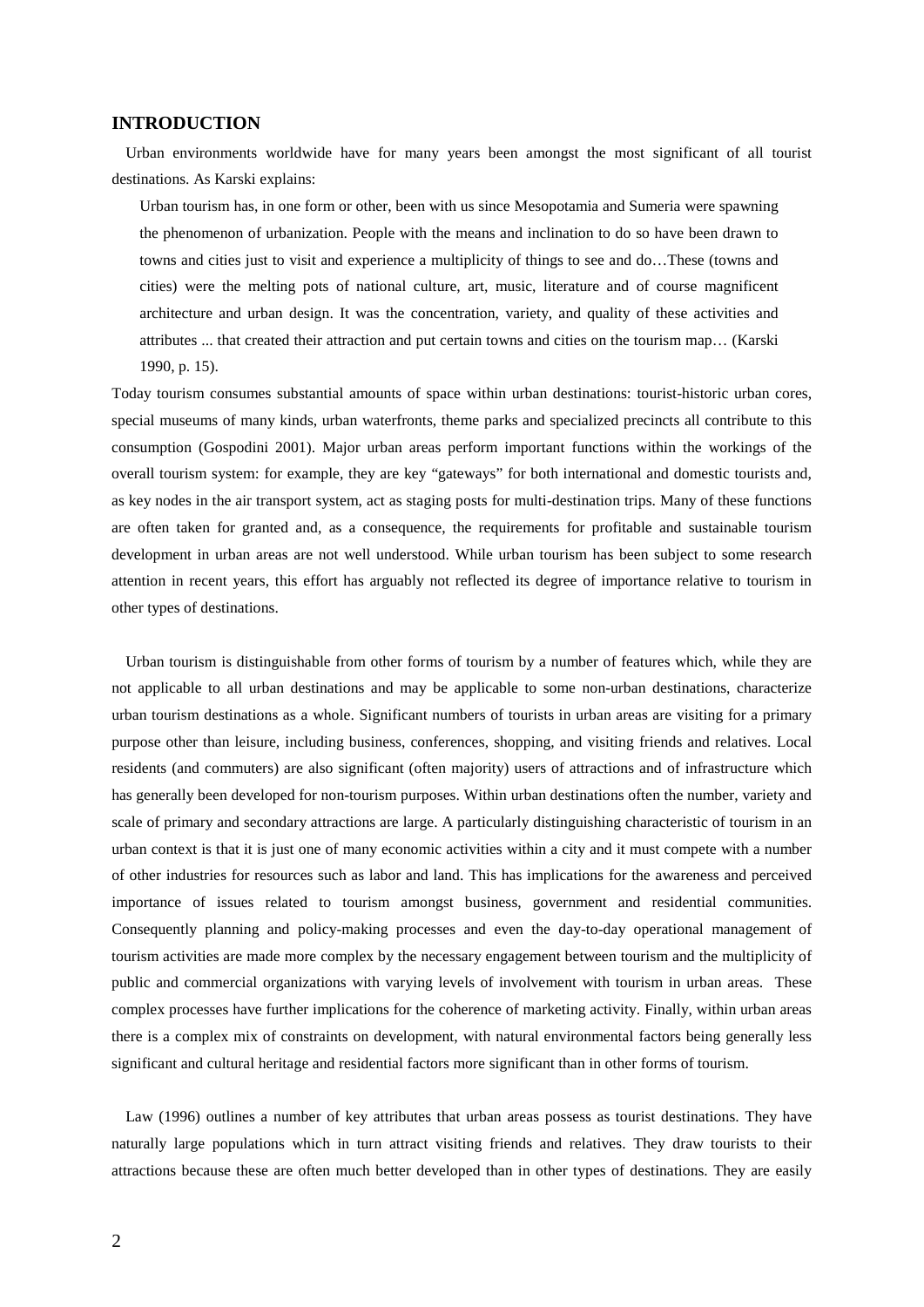accessible through airports and scheduled services. There is a large stock of accommodation built to serve the business traveller and finally, urban destinations appeal to a number of different tourist markets as they offer the communications, transport, services and facilities which meet tourist needs. These markets include: a more educated population, which is attracted to the cultural heritage of cities and towns; seniors, who undertake more sightseeing and are more likely to appreciate cultural and historic heritage; young people, who are attracted by the excitement of the urban environment along with entertainment, night life and sporting events; business travelers; and the meetings, incentives, conventions and exhibition market.

It is the complexity of the elements listed above in conjunction with the potential economic, social and environmental impacts which result from visitation that makes urban tourism research essential. In light of this, there is a need for more strategic and cohesive research. Developing a research agenda that can result in the provision of guidance to the industry on how to more effectively develop, manage and market urban tourism destinations is important to the long-term sustainability of tourism in these settings. However, gven the large number of possible research questions, an agenda that prioritizes research can be useful for researchers, educators, policymakers and potential sponsors of any future research. The purpose of this paper is to advance research in urban tourism by presenting a considered and interrelated approach.

# **URBAN TOURISM RESEARCH AND CONTEXT**

As urban tourism brings together people, place and consumption, and mixes cultures, values, expectations and experiences, it provides an exciting landscape for exploration. Prior to the 1980s, research on urban tourism was fragmented and not recognized as a distinct field. Among the early studies were: Burgess (1975); Pearce (1977) based on Lynch's (1960) ideas on city imaging; Blank and Petkovich (1979); and Judd and Collins (1979). References to urban tourism as a distinct phenomenon and area of research began to appear in the literature in the 1980s. Vandermey (1984) points out that of all tourism types, urban tourism is one of the most misunderstood and underestimated. Hall (1987) draws attention to the potential for tourism to contribute to the regeneration of declining industrial urban centres, and Pearce (1987) notes the dearth of research on urban tourism. But the paper which appears to have sparked an upsurge of interest in the topic is Ashworth's (1989, p. 33) "Urban tourism: an imbalance in attention" in which he states:

There has been quite simply a rural bias noticeable in both the quantity of the literary output and the quality of the theorizing about tourism. This is in itself remarkable because most tourists originate from cities, many seek out cities as holiday destinations and the social and economic impacts of tourism are substantial in urban areas. Thus the failure to consider tourism as a specifically urban activity imposes a serious constraint that cannot fail to impede the development of tourism as a subject of serious study (1989:33).

Eleven years later, there is a growing volume of published work. In particular there has been an increase in the number of books, mostly edited collections, which have now been published on the topic including Ashworth and Tunbridge (1990; 2000); Page (1995); Law (1993; 1996); Van den Burg, Van der Borg and Van der Meer (1995); Murphy (1996); Grabler, Maier, Mazanec and Wöber (1997); Tyler, Guerrier and Robertson (1998); Judd and Fainstein (1999); Orbasli (2000); and Hayllar, Griffin and Edwards (2008).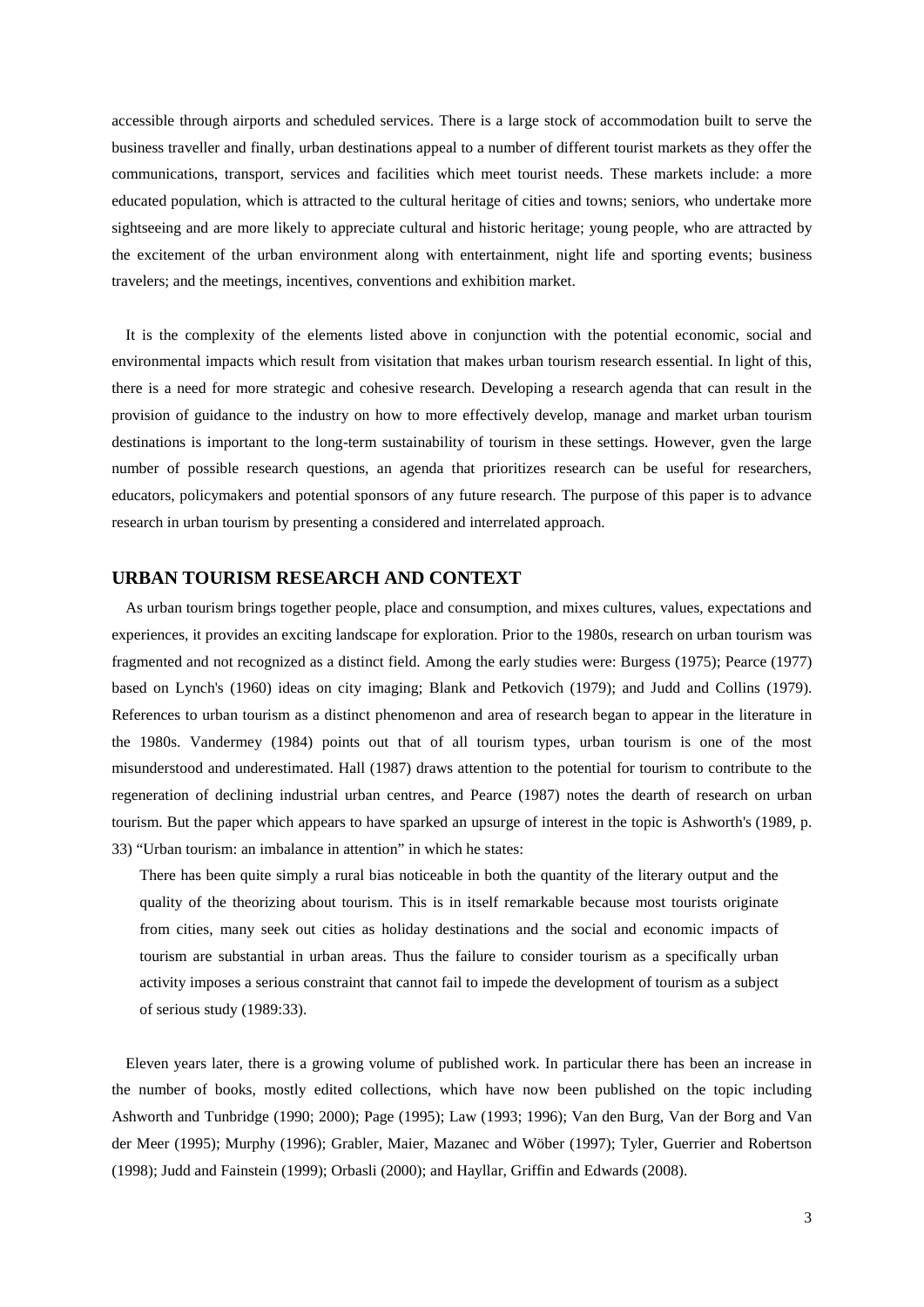Taken together, the research literature in addition to general theory/delineation of urban tourism covers a number of topics, some of which are unique to urban tourism or are primarily urban phenomena and some of which are common to a number of forms of tourism but may take on particular characteristics in an urban context. Topics which have as a primary focus urban phenomena include heritage conservation, urban structure and infrastructure of tourism precincts, regeneration of the inner city and waterfronts, and those activities conducted specifically in urban contexts, such as big city shopping, the arts, gambling/casinos and eating out. Topics that are more generic include festivals and events, cultural, economic and social impacts, tourist attitudes and destination marketing.

# *Defining Urban*

What is urban tourism and how does it differ from tourism in general? Many countries typically designate areas as "urban" when a certain population size or population density is reached. For example the United Nations (1968) defines an urban area as one with more than 20,000 people. Although these numbers provide useful boundaries they are somewhat arbitrary and incur problems. For example, is an area with 20,000 people or 999 people substantially different from a major urban or other urban setting? No single population cut-off is likely to be ideal for all situations. Statistics New Zealand (2006) uses six criteria for identifying an urban boundary, viz: 1) strong economic ties; 2) cultural and recreational interaction; 3) serviced from the core for major business and professional activities; 4) an integrated public transport network; 5) significant workplace commuting to and from the central core; and 6) planned development within the next 20 years, as a dormitory area to, or an extension of, the central core. Taken together these six criteria suggest that urban areas are primarily signified by a busy, interactive built environment purposely developed to meet the needs of many stakeholders.

Not too dissimilar to numbers of people, urban ecologists view "urban" as being at the opposite end of a spectrum to "natural". "Urban" is characterized by the presence of humans and "natural" by the absence of humans (McIntyre, K Knowles-Ya´ Nez and Hope 2000). Distance from the urban centre is used as an initial cut for determining whether spatial correlations exist between increasing human activity and natural environments. However, urban areas consist of multiple cores, have hard boundaries, and more commonly can grow by rapid, leapfrog development over remnants of undeveloped open space (McIntyre, K Knowles-Ya´ Nez and Hope 2000).

The social sciences (including, but not limited to, anthropology, political science, economics, planning, sociology and environmental psychology) offer additional elements to understanding urban environments. Economists see urban as based on human population density within a given political unit (McIntyre, K Knowles-Ya´ Nez and Hope 2000) that is characterized by non-extractive occupations that benefit particularly from a high population density and the accompanying infrastructure and processes that produce them. Sociologically, "urban" may typify wider, but less personal social relations and a lifestyle characterized by individualism, anonymity and a segmentation of life. Fainstein (1994) writes that urban areas consist of both people and their homes, offices and factories which shape social relations, causing demographic commonalities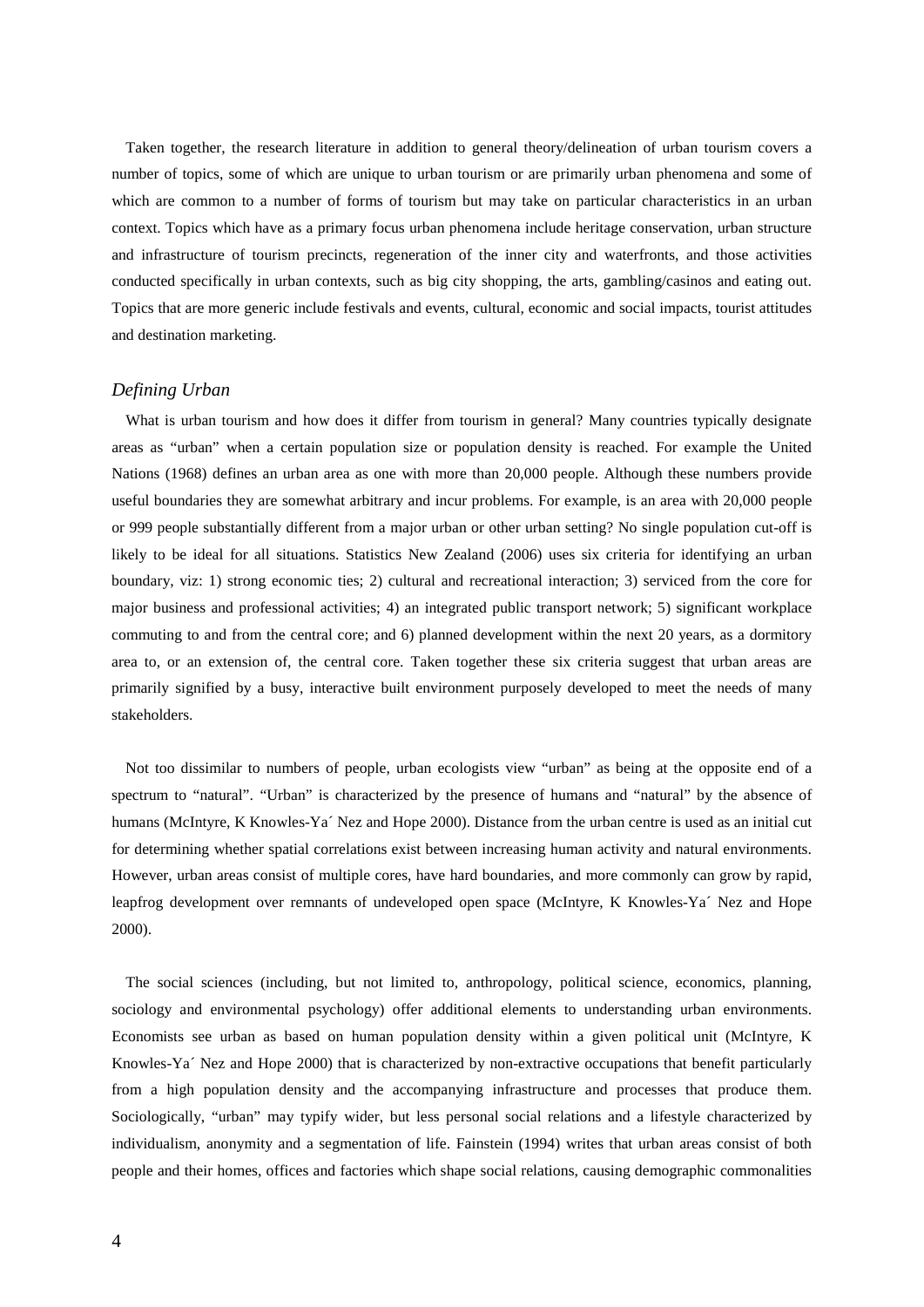to assume spatial identities. She adds that these social groups then imprint themselves physically onto the urban structure affecting the formation of communities, competition for territory, and segregation. Taken together the approaches discussed thus far may specify what constitutes urban but not what distinguishes its essential character.

McIntyre, Knowles-Yánez and Hope (2000) argue that humans perceive and react differently to natural versus urban settings. Scenes of natural environments have a more positive influence on human emotional states and stress levels than do urban scenes. Consequently they theorize that perceptions are integral to people's motivations and actions; therefore using a perceptually based definition of urban can provide a link between the cultural, political, physical, perceptual and economic aspects that must be integrated into urban tourism. If, as they argue, "the definition of urban incorporated perceptual variables known to be salient to a person's discrimination between urban and natural environments", (McIntyre, K Knowles-Yánez and Hope 2000, p. 13), then such a definition could assist the interdisciplinary nature of urban tourism.

Drawing on this discussion, and for the purposes of this study, urban is defined as a place that possesses the following elements: a strong and broad economic base that is serviced from multiple cores for major business and professional activities; a significant public transport network that acts as a gateway to other areas; a significant population with a workforce that commutes to and from the multiple cores; and long-term planned development. This functional and physical environment is characterised by a perception that the urban landscape is a web in which many individuals and groups have social, cultural, political and economic relationships.

# *Analysing Urban Tourism*

A number of noteworthy contributions have been made to the analysis of urban tourism. In a seminal paper, Ashworth (1989) outlines four extant approaches to analyzing urban tourism, reflecting, as he admits, a geographical bias. First, the facility approach takes into account the spatial analysis of the location of tourism attractions, facilities, infrastructure and zones - including transport routes, hotels, and historic and business zones. Second, the ecological approach focuses on studying the structure or morphology of urban areas, which are seen to evolve and function in both a systematic and an organic way. A feature of this approach is the identification of functional zones or districts (eg CBD, historic core, markets area, industrial area), which links with the contemporary idea of tourism precincts. Third, the user approach focuses on the characteristics, activities, motivations, purposes and attitudes of tourists - particularly related to tourism marketing. Fourth, policy approaches arise from the concerns of city governments to accommodate and/or promote tourism by focusing on a range of policy issues, including infrastructure provision and destination marketing.

Blank (1994) adopts a functional approach, presenting a list of urban tourism research issues which could apply to any environment: impact, marketing, tourism facility management and personnel training needs, resident attitudes and tourism plant. A broader intellectual perspective is taken by Fainstein and Gladstone (1997), who divide urban tourism research into just two types: the political economy approach and the cultural approach. The political economy approach "assesses the contribution of tourism to urban and regional economies and to the well-being of residents of the place being visited" (p. 120). The cultural approach is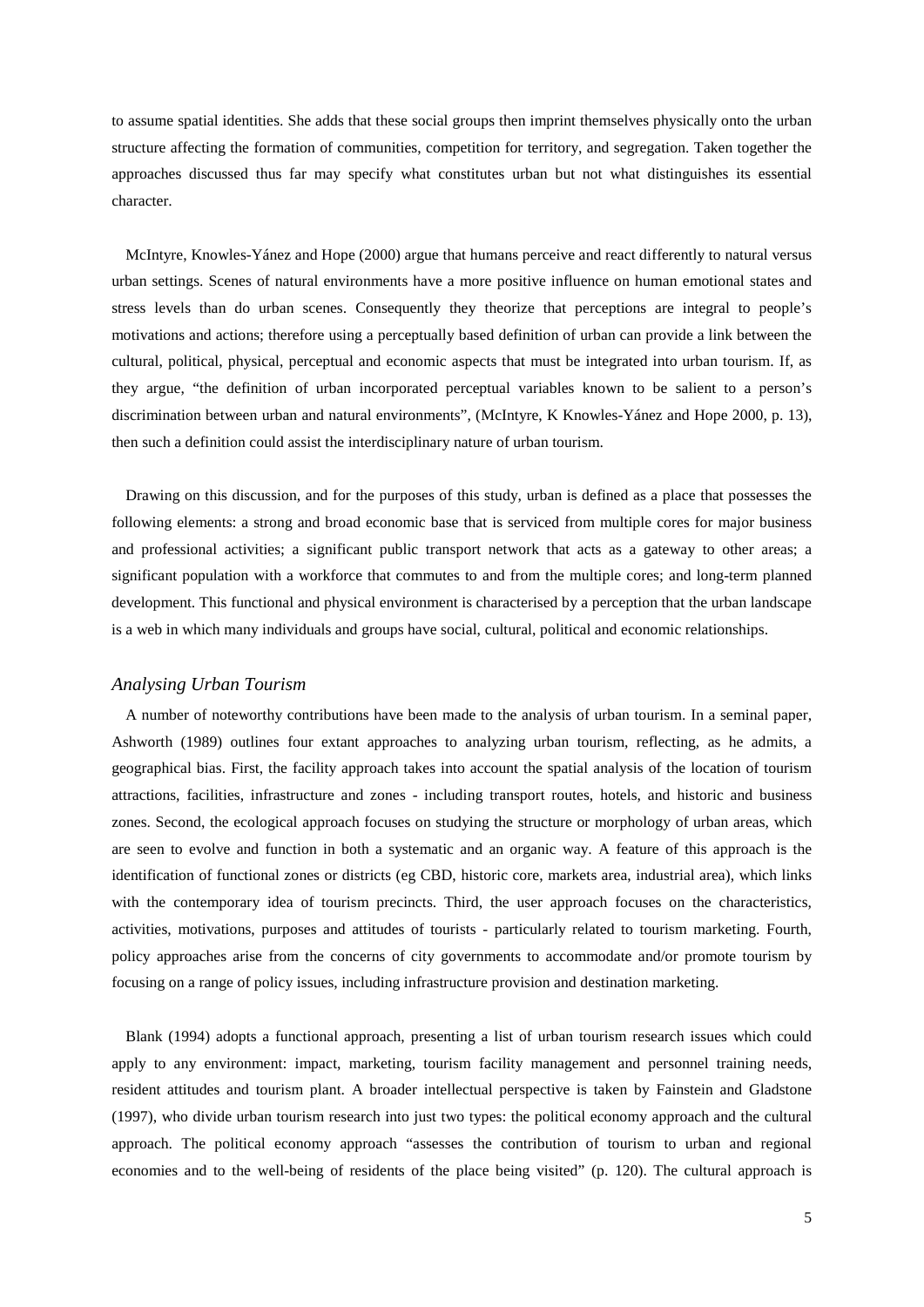concerned with impacts on the traveller; it emphasizes the symbolic aspects of tourism and asks: "what is the meaning of tourism for the (post)modern world?" (p. 121).

Page (1996) suggests a systems framework for analyzing urban tourism, but does not develop the idea fully. Pearce (2001) contributes a supply-side approach, involving the examination of a set of issues (demand, supply, development, marketing, planning, organization, operations and impact assessment) at each of a range of spatial scales (city-wide, district, site). His argument is that the nature of supply will "vary from one scale to another along with changes in responsibility for policymaking, management, operations, and other practical applications" (p. 929).

Borrowing from and adapting the above typologies, the authors believe that approaches to analysing urban tourism can be divided into three perspectives: urban planning/governance, industrial and cultural. An urban governance perspective views tourism as just one among the many social and economic "players" in the city, competing for space and contributing to economic activity. From this perspective, regional and city governments are faced with the challenge of promoting, accommodating and controlling tourism alongside other urban activities. The industrial perspective sees tourism as an industry, with a range of products to sell, markets to identify and access, investments to be undertaken, product distribution to be managed, and profits to be made. The cultural perspective, as outlined by Fainstein and Gladstone (1997), is represented in Figure 1 and is concerned with the place of tourism in a changing culture and with broader contextual issues such as globalization, postmodernization and cultural imperialism. Within the cultural perspective there are two important foci. Firstly, there are the impacts that tourists have on the host destination as they move around a city, occupy spaces, consume resources, engage in activities and interact with the community. A particular concern is the manner in which tourists effect changes in host communities' collective and individual value systems, behavior, patterns, community structure, lifestyle and quality of life. The second focus is the tourist experience itself and the way in which travel to an urban destination affects tourists' motivations, preferences and cultural perspectives, which subsequently shape their future travels and world views. Tourist experiences are not seen as a one-sided phenomenon.

# Insert Figure 1 Here

The above perspectives are mutually inclusive. To plan, regulate and facilitate effectively, governments require an understanding of the functioning and needs of the various stakeholders in the urban environment. In the case of tourism, governments are often part of the industry, as owners and operators of infrastructure and attractions and through organizations such as tourism boards and convention and visitors' bureaux. Similarly, the industry can only operate effectively in cooperation with government and in recognition of community values. The cultural perspective, although historically seen as "standing apart" from the operational aspects of tourism, is increasingly recognized as being integral to tourist experiences and provides useful information on social trends and the likely long-term impact of tourism on host urban cultures.

In this context urban tourism is defined as one among many social and economic forces in the urban environment. It encompasses an industry that manages and markets a variety of products and experiences to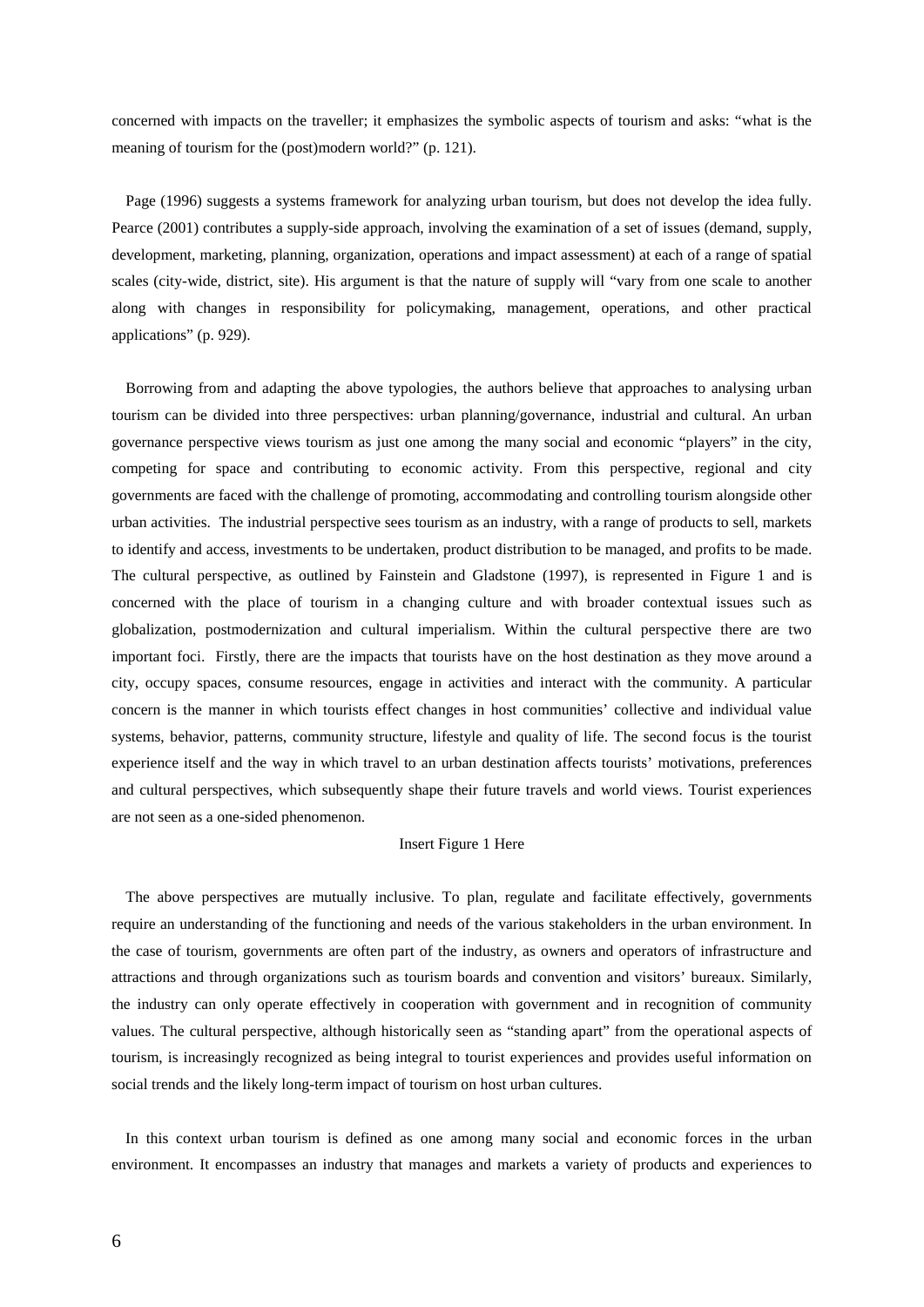people who have a wide range of motivations, preferences and cultural perspectives and are involved in a dialectic engagement with the host community. The outcome of this engagement realizes a set of consequences for the tourist, the host community and the industry.

Given the manifestly complex nature of urban tourism, and the limited scope of existing research, this study focuses on the development of a research agenda that can guide the industry on how to more effectively develop, manage and market urban tourism destinations. Underlying this agenda is the need to ensure the longterm sustainability of tourism in those settings. The question - "what are the important areas that should be included in an urban tourism research agenda for improving the performance of Australian urban tourism destinations?"- was used to guide this agenda setting process. The notion of "performance" encompasses the perspectives of a wide range of stakeholders; from profit-motivated industry to government and community groups that might be more concerned with public good and quality of life issues. While it was conducted in an Australian context, the answers to the above question have broader, global application.

# *Study Methods*

The study was conducted over six months using a range of methodologies within a four-stage process, as represented in Figure 2. Stage One involved a scoping workshop to identify an initial set of urban tourism research issues which could feed into Stage Two. Stage Two was an international Delphi study of academics with an interest in urban tourism. To ensure that the eventual research agenda was relevant to the industry, Stage Three involved focus groups with a broad range of industry representatives. Finally, the findings from each stage were drawn together and analyzed as a whole. The study was an ongoing process, one in which the researchers iteratively theorized and tried to make sense of the data as the study progressed.

## Insert Figure 2 Here

*Stage One – Workshop.* Stage One involved a workshop held at the conference of the Council for Australian University Tourism and Hospitality Education in February 2006. This workshop was conducted using the nominal group technique (NGT) developed by Delbecq, Van de Ven and Gustafson (1975), as a consensusbuilding tool to assist in identifying and prioritizing a research focus. NGT involves six steps: statement of the problem; restatement of the problem by participants; silent generation of ideas; round robin collection of ideas; clarification of ideas; and selection and ranking of ideas. Presbury and Edwards (2005) report a number of advantages in using the NGT, viz: there is a greater possibility for generating multiple ideas because each person has time to consider the issues in depth and thus can be creative in their thinking; as everyone is given a structured opportunity to participate there is less likelihood that important issues, new approaches and fresh perspectives are missed; the process helps to overcome common problems of other workshop methods, such as the dominance of proceedings by more confident or outspoken individuals; it produces results with relatively few resources; and participants quickly learn that process and decisions can be made at the close of the session, which makes it relatively efficient.

There were ten participants in the workshop including the facilitators. The guiding question was "What are the important areas that should be included in the development of an urban tourism research agenda which can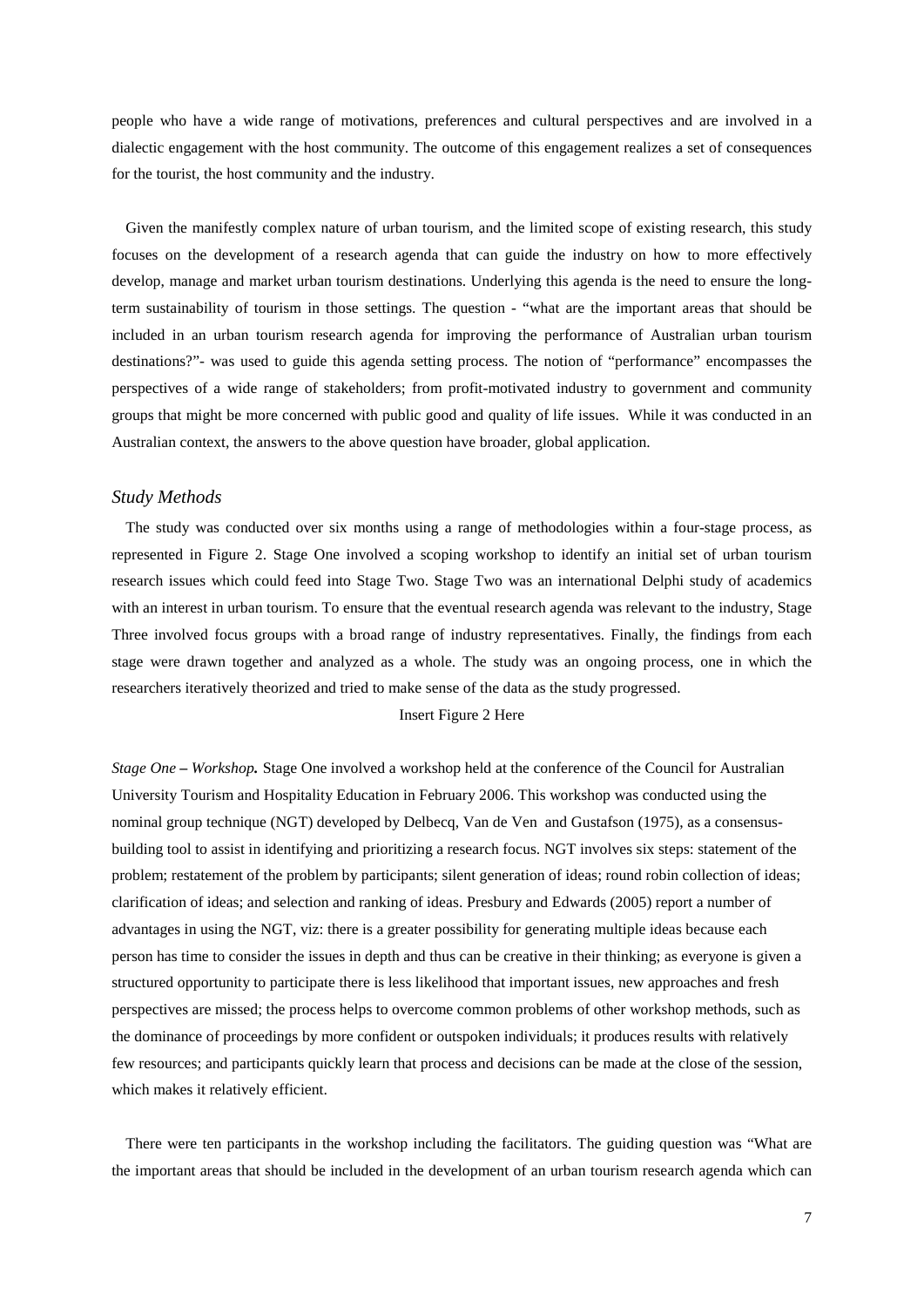improve the performance of Australian urban tourism destinations?". The workshop identified a total of 46 issues. To prioritize the issues, each participant was given a total of six points which they could allocate to the issue/s they considered to be most important. Points could be assigned in any way, ranging from allocating single points to six different issues or all six points to one issue. At this stage participants also chose to group the 46 issues under six common themes: impacts; experience and behaviour; destination development and management; spatial relationships; design; and economic. Following the workshop, issues were reworded to ensure consistency and avoid any potential confusion in the following stages of the study.

*Stage Two – Delphi Study.* In Stage Two, an online Delphi Study was used. "The Delphi technique is widely recognized to represent a very flexible research method, and one that can lend an added dimension of rigor to addressing the kinds of questions and issues that are difficult to research" (Garrod and Fyall 2005, p. 85). The technique eliminates physical group interaction and systematically combines expert knowledge and opinion to arrive at an informed group consensus (Rowe and Wright 2002). This takes place through the careful design of sequential questionnaires which are interspersed with summarized information and feedback of opinions derived from previous responses (Delbecq, Van de Ven A. H. and Gustafson 1975). No firm rule governs the number of panelists. Rowe and Wright (2002) believe that panels should comprise between 5 and 20 experts. Garrod and Fyall (2005) do not consider panel size to be a critical issue. Delbecq, Van de Ven and Gustafson (1975) suggest that few new ideas are generated within a homogenous group once the size exceeds 30 participants.

The Delphi technique is essentially a series of questionnaires. The process begins with a general questionnaire which acts to explore the subject under consideration, asking each participant to contribute any information he/she feels is pertinent to the study (Linstone and Turoff 1975). This information is used, in addition to information compiled by the facilitator, to form the second-round questionnaire. Each subsequent questionnaire is built upon responses to the preceding questionnaire. At each stage, a summarized group opinion is fed back to participants. This process serves to remind individuals of their own previous responses and to ask them to reconsider their opinions. Over successive rounds, the distribution of responses narrows toward convergence. There is no firm consensus on the optimal number of structured rounds but the accepted criterion is "when responses show stability, and it is up to the facilitator to decide when to call the procedure to a halt" (Rowe and Wright 2002, p. 131). Time and money constraints suggest it is practical to end the process after three or four rounds. To avoid ambiguity in both questions and items (Garrod and Fyall 2005) a pilot of the initial questionnaire was conducted with 10 tourism colleagues from New South Wales (Australia) universities.

Australian and international academics with a research interest, skill and knowledge in the broad field of urban tourism were targeted for the Delphi study. An initial invitation was sent to 25 academics asking them to participate, of whom 15 agreed. The Delphi comprised three rounds. The response rate for rounds one, two and three were 100%, 73% and 80% respectively. There was a higher response rate for the final round as one participant who was unable to contribute to round two, due to work commitments, wanted to contribute to round three. Complete anonymity of participants was maintained.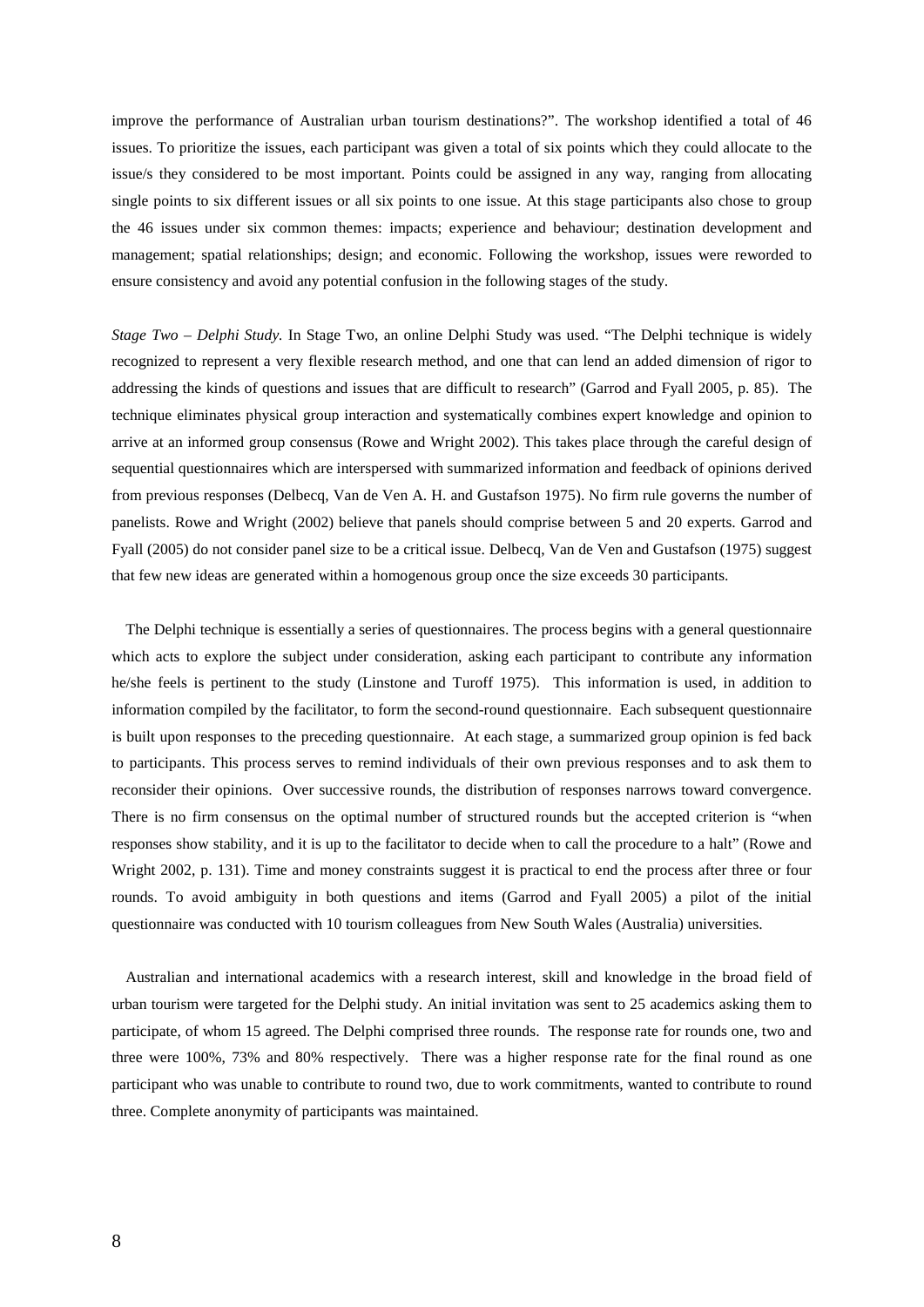In accordance with Rowe and Wright (2002) the first round of the questionnaire was somewhat unstructured. Round one sought opinions on the 46 issues that were identified in Stage One. Participants were asked if they agreed, disagreed or didn't know whether an issue should be included in a research agenda. They were also invited to suggest additional issues which they considered to be worthy of inclusion. As a result, participants identified another 17 issues for inclusion in successive rounds. None of the original issues was considered unworthy of inclusion in the research agenda. In round two, participants were asked to rank the 63 issues on a Likert scale, with one (1) being extremely important and seven (7) being extremely unimportant. In round three participants were provided with a simple statistical summary of the group response from round two in addition to their individual response and invited to reassess this in relation to the group's response. Only three participants chose to change their responses, with one making substantive changes and the others very minor changes: the panel was not going to move towards further consensus.

*Stage Three – Industry Consultation.* In order to identify a research agenda that would have value and relevance to the industry, the research group actively engaged industry in the agenda-setting process. Consequently three industry focus groups were held during May and June 2006, which explored the research needs of government and industry organizations with an interest in the broad area of urban tourism.

Focus group discussion is the process of obtaining possible ideas or solutions to a problem from a group of respondents by discussing it (Aaker, Kumar and Day 2003). Focus groups are a flexible method that can be used in a variety of contexts and within a whole range of research paradigms. They are particularly effective in capturing complexities within a given context and exploring how participants value and define key concepts in their own words (Thomas 2004). According to Gomm (2004, p. 172) "the hallmark of focus groups is the explicit use of group interaction to produce data and insights that would be less accessible without the interaction found in a group". Most focus groups consist of between 6 to 12 people. Merton, Fiske and Kendall (1990, p. 137) suggest the "size of the focus group should not be so large as to be unwieldy or to preclude adequate participation by most members nor should it be so small that it fails to provide substantially greater coverage than that of an interview with one individual". Krueger (1998) argues that in order for the group to be small enough to permit genuine discussion among all participants 6 to 8 people per group is preferred.

A broad range of industry and government representatives were invited to take part in the focus groups. A total of 24 individuals participated in three focus groups which each ran for approximately two hours. The focus groups served three purposes: firstly, to capture research issues that were specific to the different sectors within the industry; secondly, through discussion and consensus building to gain an indication of the issues of most importance to industry; and lastly, to determine whether the top ten issues identified by academics in Stage Two had relevance for the industry.

To initiate the discussion participants were asked the open-ended question, "From your industry perspective what do you think are the important issues that should be included in an urban tourism research agenda for improving the performance of Australian urban tourism destinations?". Two assistant moderators took written notes during the session recording participant's responses. All moderators took on the task of clarifying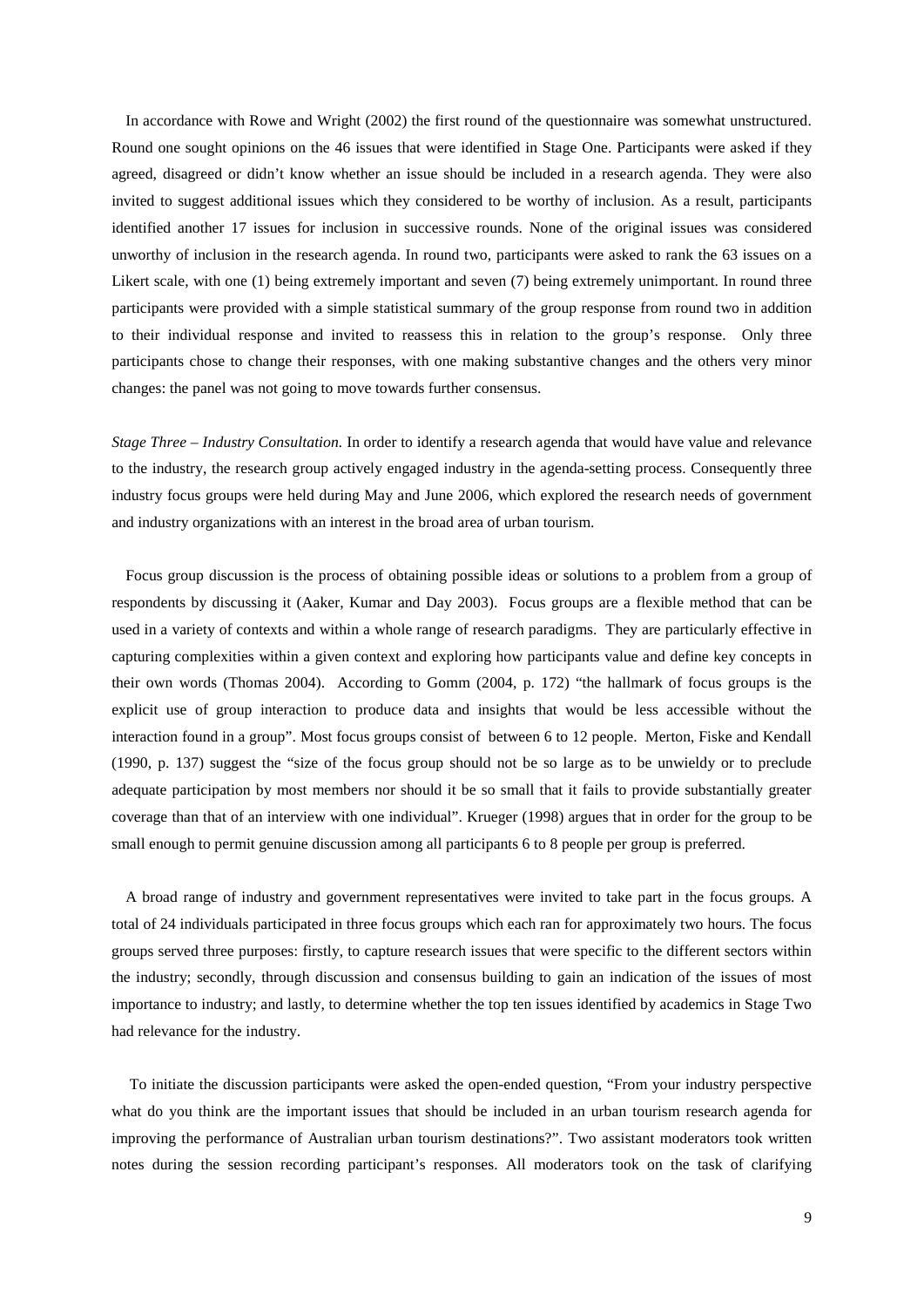comments or where necessary probing for further information. Participants were asked at the conclusion of the focus groups to state what they perceived to be the single most important research issue for their industry sector. Although time did not allow a ranking of the issues identified by the focus groups, each participant was asked to rank the top ten issues identified from the Delphi study.

*Stage Four – Data Analysis.* Information collected from the workshop and focus groups were collated into individual reports immediately following the sessions. Participants from the focus groups were sent a copy of the report of their respective session and asked to verify that the outcomes of the discussion had been recorded accurately and to make any additional comments. A content analysis was undertaken of the combined narratives from the focus groups and workshops and a thematic analysis undertaken. Quantitative data collected in Stage Two were analyzed using SPSS version 12.0.1.

# *Findings*

The CAUTHE workshop identified 46 issues which were perceived to be important areas of research for improving the performance of urban tourism destinations. Workshop participants grouped these issues into eight broad themes: impacts; experience and behavior; destination development and management; spatial relationships; design; economic; definitional; and methodology. The issues were used to form the basis for the Delphi study in Stage Two.

The top ten issues identified in the Delphi study come under four major themes: experience and behavior, impacts; spatial relationships; and destination development and management.

# Insert Table 1 here

There is little difference in mean scores between the top three issues considered to be "very important": how tourists use cities; the patterns of behavior of tourists in urban environments; and environmental impacts in urban destinations. Similarly there is little difference between mean scores for the seven issues considered as "important": the influence of transport on tourist access; benefits of urban tourism; criteria for successful urban tourism development; carrying capacity; impacts; tourist dispersal; and benchmarking. The two issues ranked lowest were assessing national capital cities as distinct destinations; and the effect of globalization and homogenization of goods and services on tourist expenditure. Overall the minor differences in mean scores may be a reflection of participants' own self-related expertise (Murray 1979). Further, given the sample, it is likely that all research is perceived by academics to be of importance.

The industry-based focus groups identified some 240 specific research issues. Importantly the nature of the focus groups enabled a deeper analysis of industry research issues overall, and it was found that each issue aligned with one of the research themes identified at the CAUTHE workshop. For example the issues of planning, infrastructure, management, marketing, communication, benchmarking and product development could be included in destination development and management. Economic issues identified in Stage One were not perceived by participants to be impact-related but to have a more general economic focus around the distribution of economic benefits. Economic issues identified by industry incorporated both elements of a general nature and elements that were specifically impact-related. Subsequently economic issues were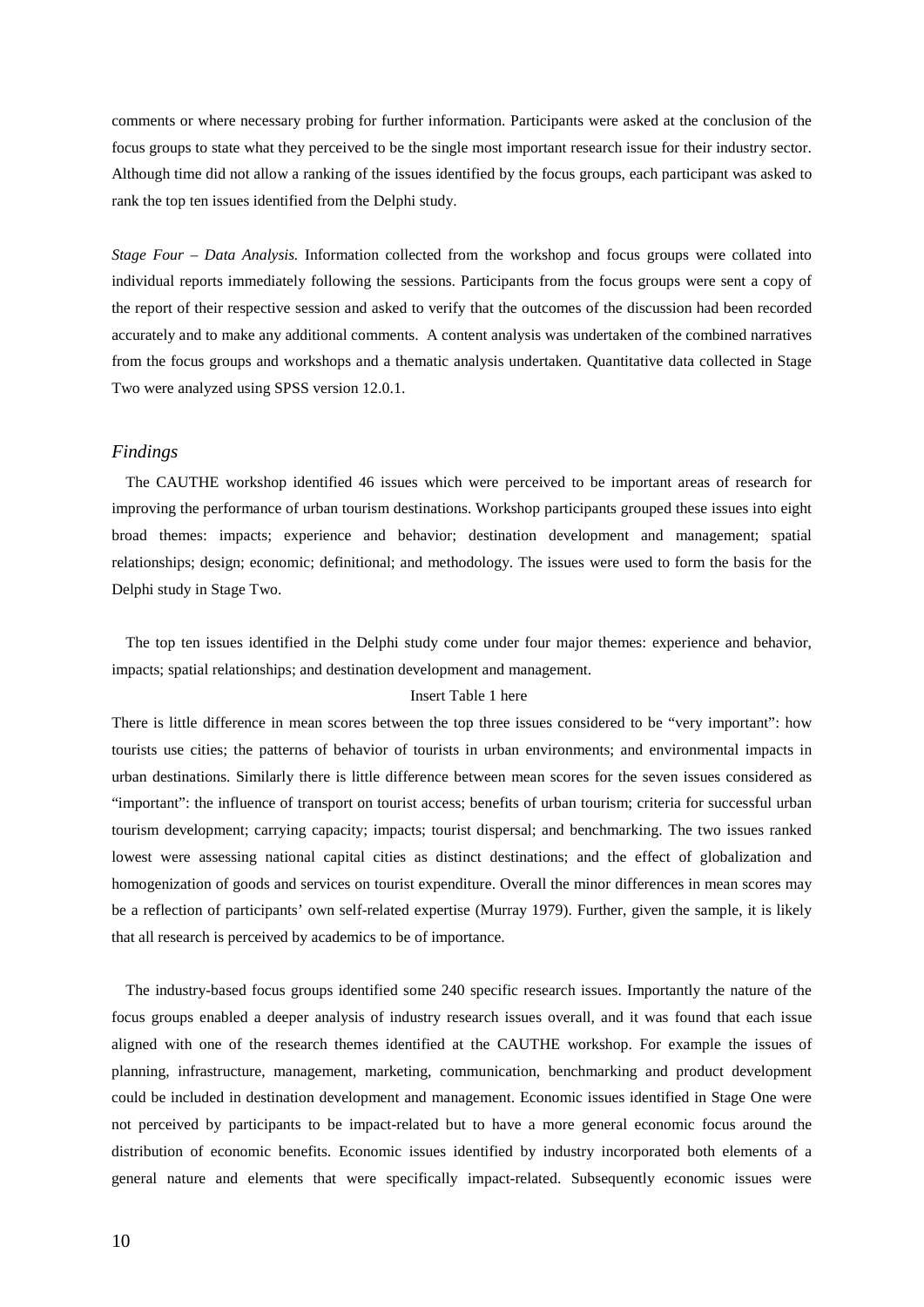categorized under both the broad theme of economic issues and the more specific theme of impacts. The authors observed that there was little mention by industry of the environmental impacts of tourism on urban destinations. The experience and behavior theme was also divided into five sub-themes: motivation, tourist experience, quality, tourist expectations and tourist behavior. A theme that was not identified in either the CAUTHE workshop or the Delphi study was the effect of tourism trends on various sectors within tourism, i.e. events, water-based activities and product development.

In spite of the wide range of specific issues raised, there was a high degree of consensus amongst industry stakeholders on some essential issues. Firstly they emphasized the need for research to be conducted at a deeper level. They argued that there was now sufficient, broadly descriptive information on such things as purpose of visit, activities undertaken and broad economic impacts. What was required was more specific information about those who directly and indirectly benefited from tourism, why people choose certain urban tourism destinations over others, and what tourists actually do when they are in urban destinations. Secondly, improving planning practices at all levels was of major importance and a lack of coordinated planning was considered to be an inhibiting factor to the development of a quality-driven and efficient industry. Thirdly, accessibility in terms of moving around the city, between precincts and to urban tourism destinations was considered important and was a recurring issue within a number of themes, including planning, design, economic impacts and experience and behavior. Focus group participants wanted to better understand a broad range of questions, including: how infrastructure could be used to improve tourist access for a range of market segments, including the accessible tourism market; the access challenges that tourists encountered when moving around an urban destination; what type of signage was required for different tourist groups that would assist them to move around an urban destination; how accessibility, or the lack thereof, impacts on the tourist experience; and the relationship between airline access, tourist numbers and the resultant economic impacts.

Following the discussion on research issues participants were asked to state what issue they perceived as the most important. They identified 10 major issues which were: a better understanding of tourist experiences, motivations, perceptions and expectations; improved understanding of service delivery and quality; analysis of microeconomic impacts and key performance indicators; understanding the tourist information/communication delivery process; understanding differentiation and what makes the city experience distinctive; appraising tourists' public transport needs; assessing global planning requirements for the local community and tourists; identifying demand and infrastructure needs; identifying future trends in the meetings, incentives, conventions and exhibition sector with implications for future planning; and examining the impediments to government cooperation and coordination.

At the conclusion of the industry focus groups participants were asked to rank the top ten items identified in the Delphi study. This simple comparison did not indicate a high level of consensus between industry and academe. Although industry ratings partly reflect each participant's set of vested interests related to their industry sector overall, no items were ranked "very" important by industry. Items ranked between "important" and "somewhat important" were the influence of transport on tourist access, urban tourism benefits, successful urban tourism criteria, behavior patterns of tourists, and benchmarking. Items ranked between "somewhat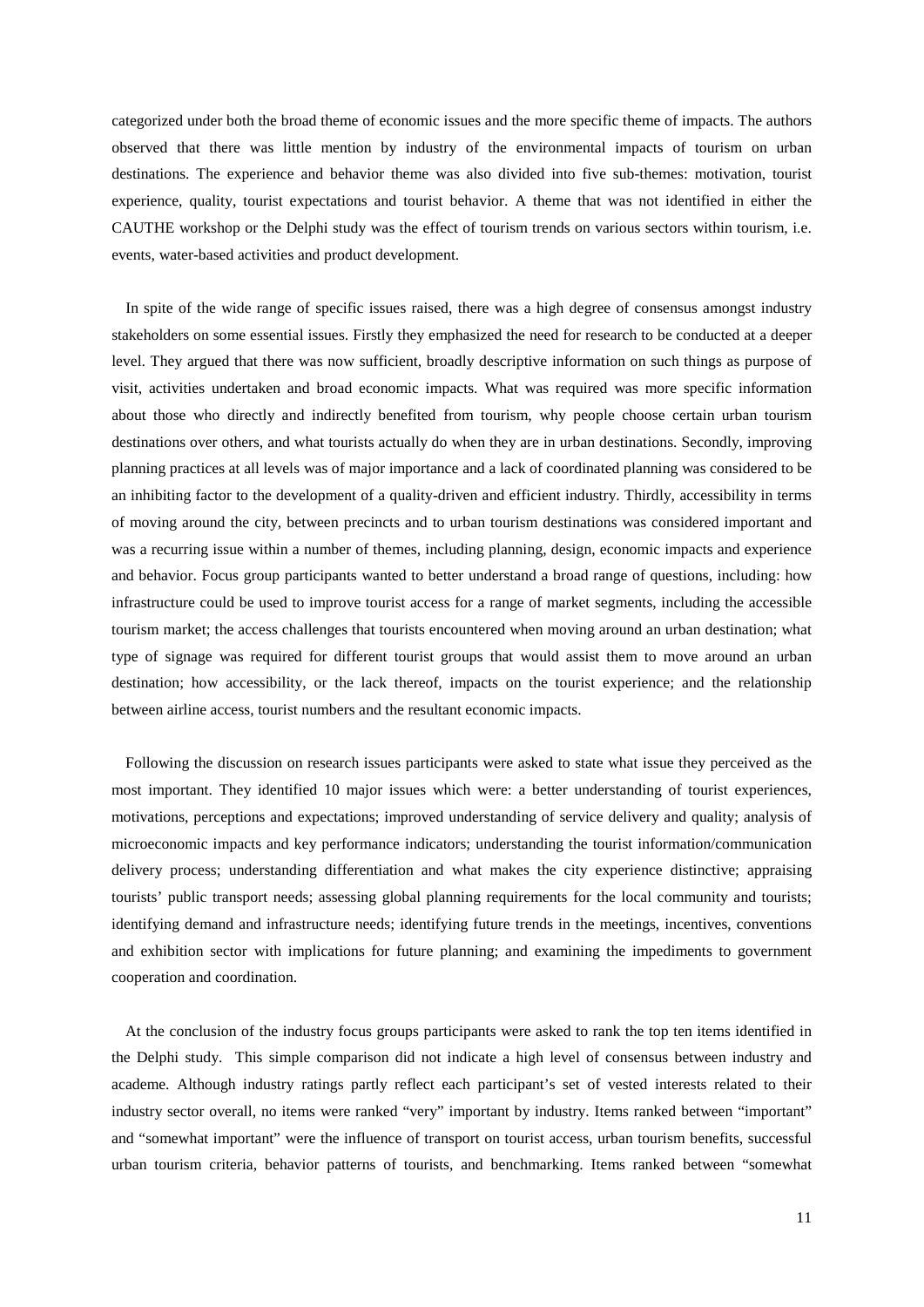important" and "neither important nor unimportant" were the impacts of tourists on the leisure experience of the local community, tourist use of cities, environmental impacts on urban destinations, carrying capacity, and tourist dispersal.

### Insert Table 2 here

A final general observation by the authors was that the industry representatives professed a low level of awareness of the research data that could be available to them through various sources such as universities, national and state tourism authorities, industry associations and government organisations. In some respects industry came across as "information poor" in that they were not aware of the range of available research information, how and where it could be accessed, and subsequently what the information might mean for their particular business or industry sector. It was an indication that much more needs to be done by the academic community and other repositories of tourism research to improve the effective and efficient communication of research findings back to industry.

# *A Strategic Framework for Urban Tourism Research*

The study identified an extremely diverse range of micro issues, with varying perspectives on the relative importance of these. Ultimately it was necessary to process this input such that all views could be captured. The outcome of this process was an overall research framework (Figure 3) that links and contextualizes the disparate issues identified through the workshop, Delphi and focus groups to guide the future direction of urban tourism research. It was found that the research issues could be grouped into a series of conceptual sets, principally comprising experience and behavior, impacts, linkages, and governance issues. The framework recognizes that tourism activity in urban environments is founded on certain attributes, features and places within the fabric of the city. These effectively represent a set of assets for tourism and its associated industry. Developing a research agenda that fosters sustainable developments of tourism in urban settings must then recognise the manifold ways in which these assets are significant: experiences are structured around these assets but excessive or inappropriate use can impact on their values; the industry relies upon them as the basis for generating income; and governance is associated with appropriately enhancing, protecting and managing those assets in the longterm public interest.

This framework assists with prioritising the urban tourism research issues that emerged from the agendasetting process. Each box encapsulates a key set of issues identified by participants in the study, while the overall framework identifies the relationships between the sets and suggests a logical order in which these sets of issues could be addressed. The arrows between boxes indicate the interrelationships between the general research areas as well as highlighting the instrumental value of each research area.

### Insert Figure 3 Here

Issues consistently identified by both industry and academics were those associated with developing a better understanding of the tourist's experience and behavior. For all participants "experience and behaviour" represent a key foundation set of issues required to develop a better understanding of the urban tourist including inter alia tourist motivations, expectations, behavior, trends and communication. Participants considered these issues important for understanding both the impacts that occur in an urban destination and how this knowledge can inform key industry functions which serve the tourists' needs and meet their expectations. Fundamentally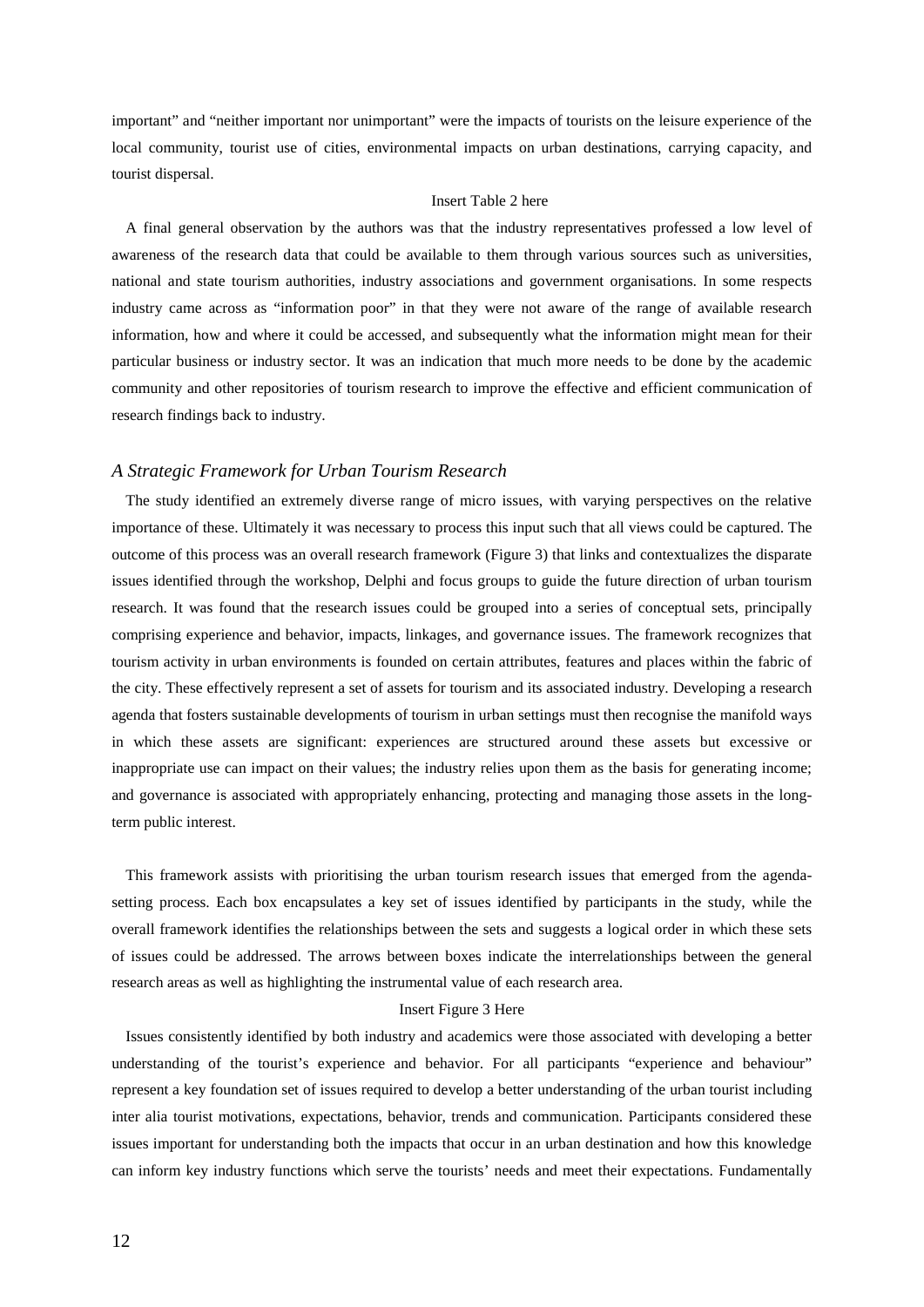there is a need to understand the key elements that make up the urban tourism experience, how these elements are experienced by the tourist and how they determine the nature and location of tourist impactsenvironmentally, socially and economically.

Increasingly tourism has an influencing role in shaping the spatial and economic characteristics of urban environments. A clearer understanding of the issues of experience and behavior can assist in improving the economic and spatial structures of the industry that delivers various elements of the tourism experience. Specific issues raised by industry included what does the tourist actually consume as part of the urban tourist experience, what is the relative importance of each service encounter to the overall quality of experience, is the product matching expectations and how does the dispersal of tourists influence their experiences? Answers to such questions they argued was fundamental to improving the performance of significant service providers.

"Experience and behavior", "impacts" and "linkages" are foundation issues that should influence and inform research on governance and planning issues and any subsequent decisions by management authorities. Workshop participants proposed that governance and planning should be primarily about improving outcomes for stakeholders, and research on the foundation issues is needed to ensure that these efforts are appropriately focused. Foundation research should provide an understanding of such matters as: the nature, magnitude and causes of current problems - for example unacceptable impacts or dissatisfied tourists; key determinants of tourist satisfaction in a variety of urban tourism settings; key infrastructural requirements for facilitating tourist experiences; how residential communities perceive tourism so that tourism can be developed and managed in ways that reflect community needs and concerns; and training requirements across a diverse range of service providers so that overall service quality is enhanced. For participants research that is focused on "benchmarking and best practice" can further inform and guide urban planning and governance by pointing to practices that have produced successful outcomes in the past.

Underlying the whole framework are the assets or resources of the destination on which tourism is founded, including the infrastructure and the natural and built environment which are available for use by tourists and the industry within the destination. Assets essentially drive tourism within the destination and represent the basis for generating income from tourism, both now and in the future. Industry issues that would sit within this box include understanding differentiation and what makes the city experience distinctive; the influence of transport access to and within the urban environment; and how tourism trends influence product development. Industry appreciated that different tourists will have their own perceptions of what the assets of an urban destination are and that these may be both tangible (in the case of attractive or historic buildings) and intangible (the atmosphere or friendliness of locals). Recognizing these assets, their value(s) and what gives assets value are basic requirements to appropriately developing and managing tourism in urban destinations. However, it is also important to recognize that such assets may well have value for reasons other than their utility in catering to tourists' needs. Assets, both tangible and intangible, may also be degraded or devalued by overexploitation or inappropriate behavior by tourists, the tourism industry, and other economic sectors.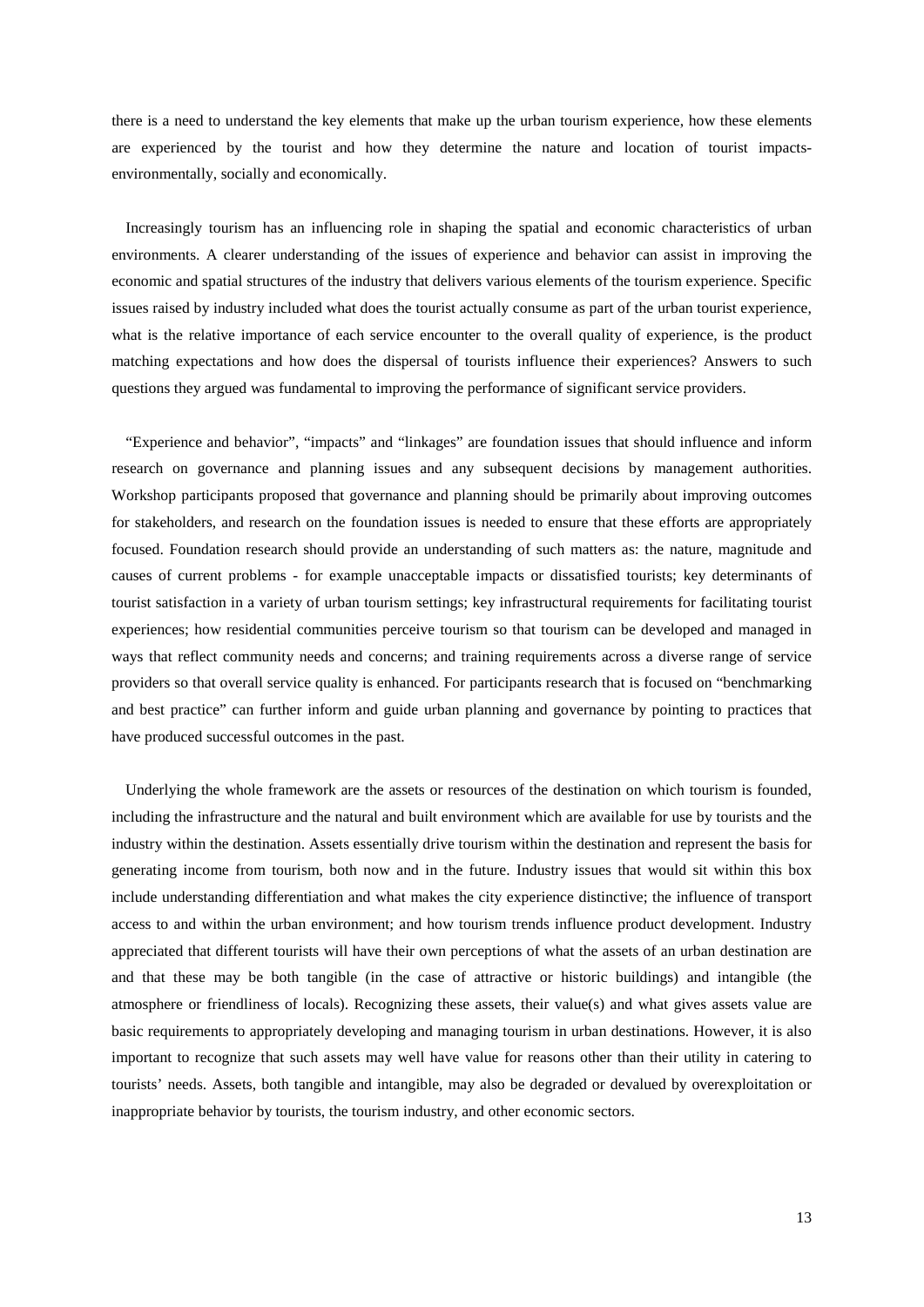Ultimately the framework reflects industry's call for appropriate guidance on the governance of urban tourism destinations and the specific assets within them. It takes into consideration industry's perspective that this governance – policy, planning, design, management, marketing and communication activities – should be a whole of government approach that aims to achieve positive outcomes with respect to: improved experiences for the tourists; reduction of negative impacts; greater net benefits for the host community; and improved functioning of the total, interdependent industry within the urban environment. Hence while recommendations with regard to improved governance of urban tourism destinations must be informed by a fundamental understanding of tourist experiences and behavior, impacts and industry linkages, they must also feed back to and influence these elements in a positive way. In essence, these practices should be conceived as revolving around the long-term maintenance and effective functioning of the assets on which urban tourism is based. However, this is contingent on an understanding of what those assets comprise, what gives them value, how that value can be maximized and what threatens to diminish their value.

# **CONCLUSION**

The idea of developing an urban tourism research agenda was intended to advance research in urban tourism in a considered and interrelated process, with the active engagement of stakeholders who have an interest in improving the performance of urban tourism destinations. This paper contains the outcomes of this study: a conceptual framework which is flexible in its application as it highlights, in a structured way, the research priorities identified by a cross-section of government and industry representatives coupled with the input of Australian and international tourism academics who have an interest in and knowledge of the broad field of urban tourism. The research agenda set out in this paper is by no means exhaustive; however, as representative of the Australian context it makes an important contribution to the growing body of literature on urban tourism. The research priorities identified reflect the views of the people and organizations who participated in this study.

The contrast between the views of industry and academia in relation to setting priorities for urban tourism research is interesting. Not surprisingly, industry placed most emphasis on those issues that could serve their direct commercial interests rather than reflecting the broader interests of other stakeholders, such as the environment. Impact issues, quite prominent in the view of academics, were perceived as far less important by industry, with the exception of identifying the benefits of tourism for local communities. Both points of view are valid, and should be considered in the formulation of any urban tourism research agenda that is focused on improving the performance of urban destinations. In the context of a broad issue like the sustainable development of urban tourism, the industry's priorities cannot be ignored if businesses are to remain competitive and viable. Perhaps not surprisingly, the academics' priorities acknowledge the need to consider the broader contextual issues of sociocultural and ecological sustainability as well. One matter on which there was general agreement concerns the knowledge gaps in urban tourism and the need for dedicated research in this rather neglected but highly significant area of tourism.

The study offers practical and useful guidance for investigating urban tourism. As an exploratory approach this study has enabled a range of micro issues to emerge which can be useful for informing future research. In line with Pearce (2001), the framework presented here is intended to provide structure but not act as a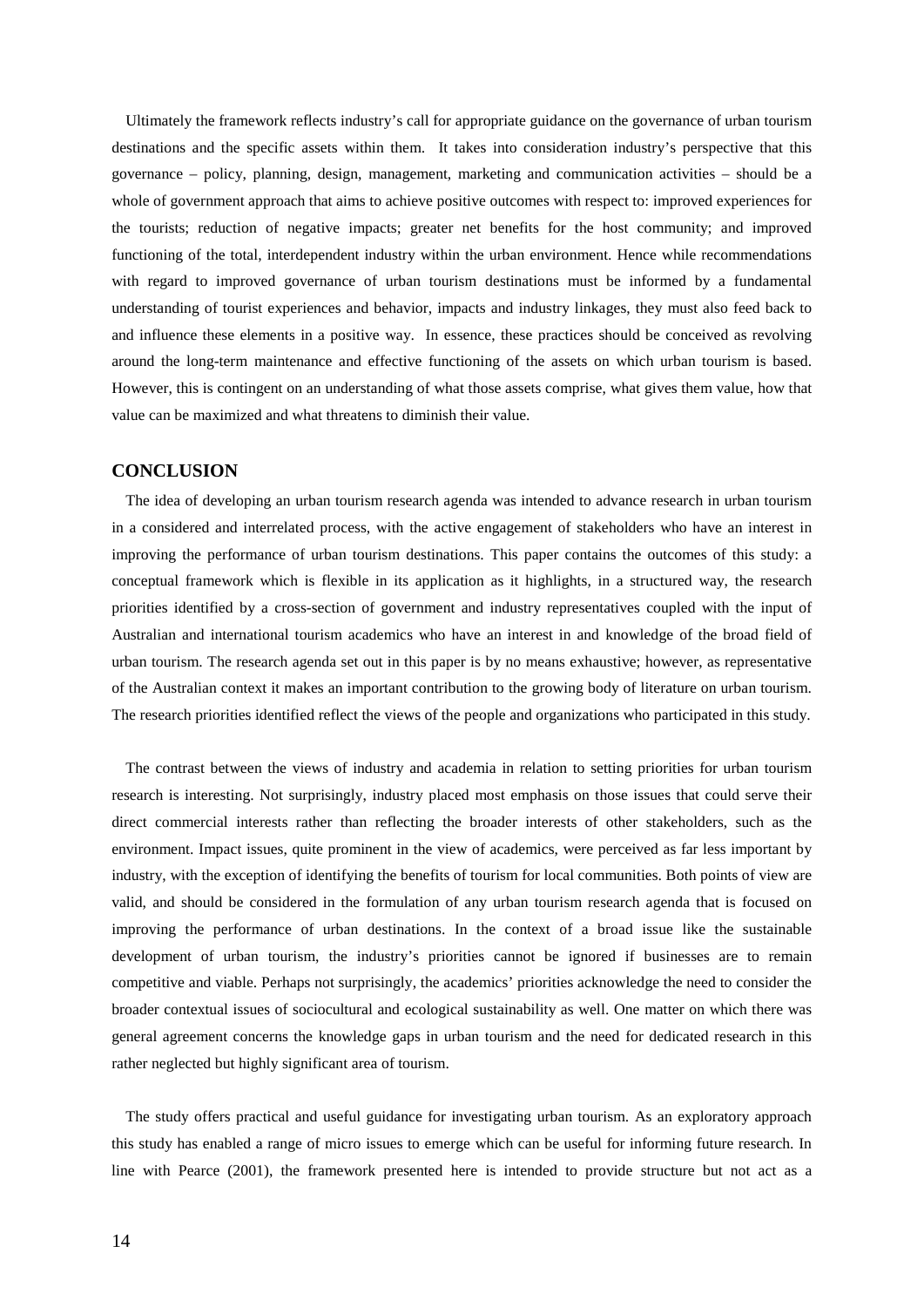straightjacket, as well as form the basis for further conceptual and empirical work. For future research, foci incorporated within each set of issues can be chosen at two levels. Firstly, from an academic perspective research issues may be selected to fill the gaps in existing knowledge about urban tourism. Secondly, research issues can be chosen to address particular problems and challenges that an urban destination may be facing.

This paper has systematically addressed the need for a structured approach to urban tourism research. The framework outlined presents a way forward for such research, and effort can now be directed at further research that aims to understand these important issues in more depth.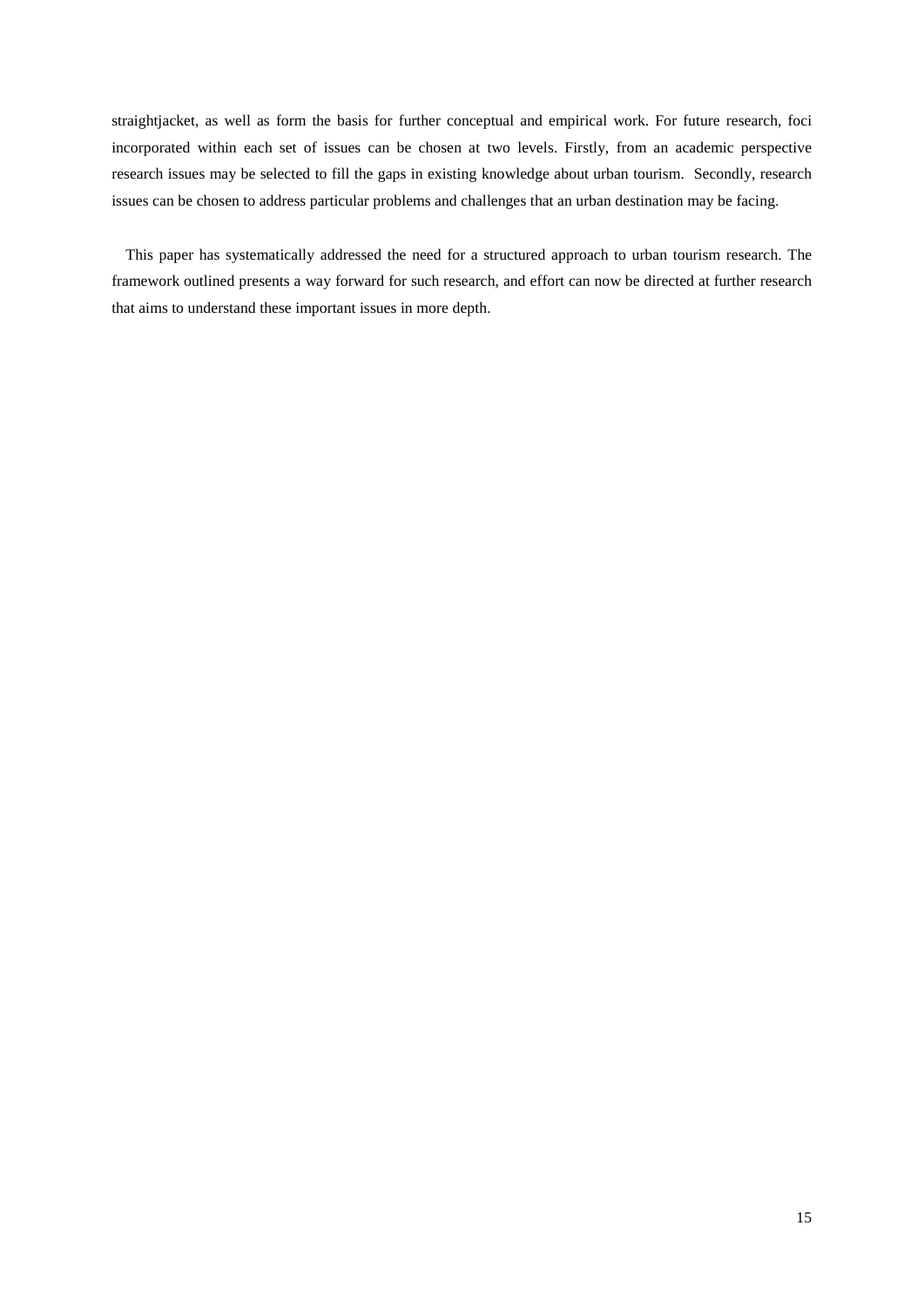

**Figure 1. Cultural Model**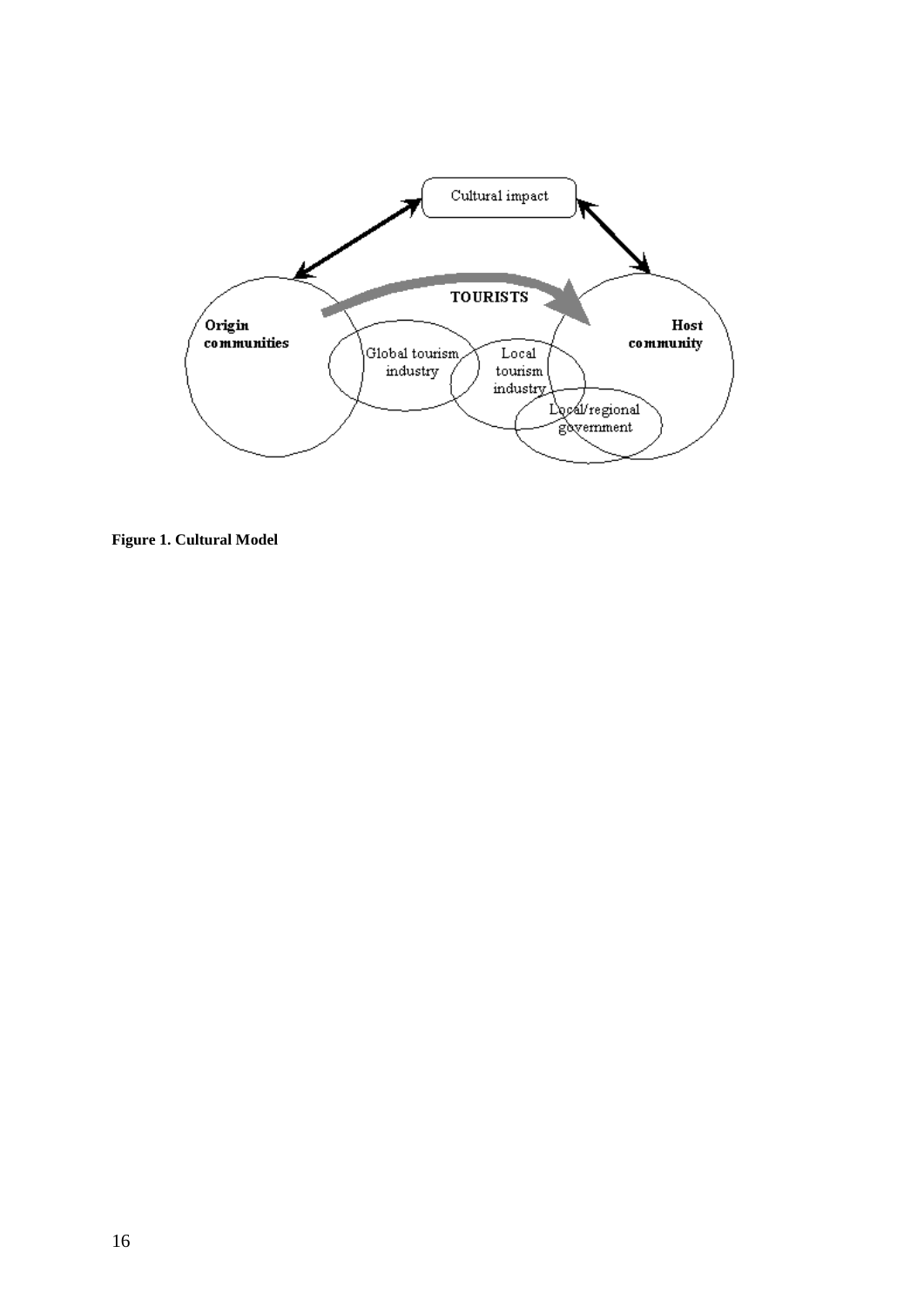

**Figure 2. Framework for Developing an Urban Tourism Research Agenda**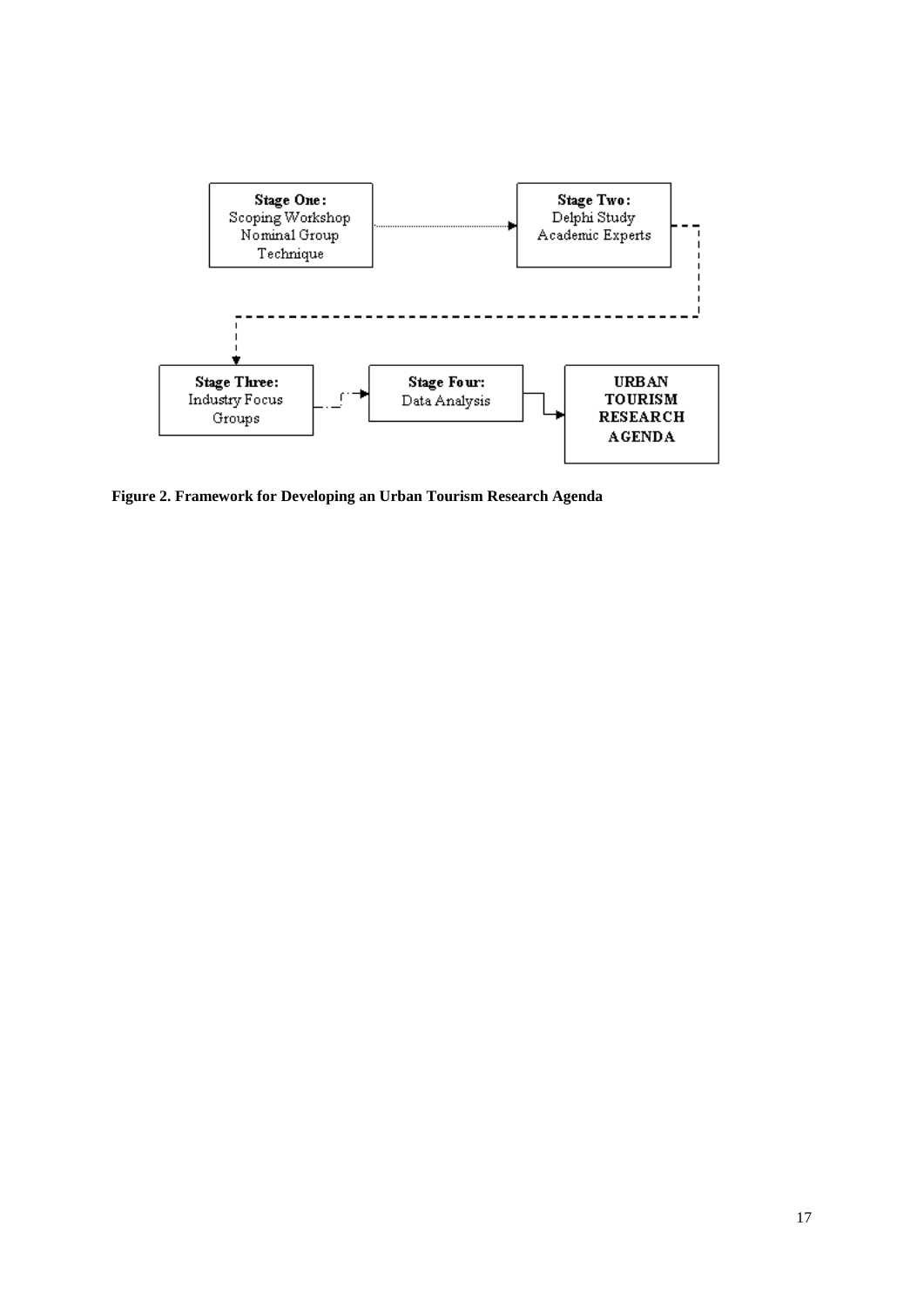| Rank         | Theme*      | <b>Issue</b>                                                                                                 | N  | <b>Mean</b> <sup>ab</sup> |
|--------------|-------------|--------------------------------------------------------------------------------------------------------------|----|---------------------------|
| $\mathbf{1}$ | E&B         | Examine how tourists use cities                                                                              | 12 | 1.5                       |
| 2            | E&B         | Identify the patterns of behavior of tourists in cities                                                      | 12 | 1.6                       |
| 3            | $\bf I$     | Understand the environmental impacts currently occurring within urban<br>destinations.                       | 12 | 1.8                       |
| 4            | <b>SR</b>   | Analyze the influence that transport to cities has on tourist access and<br>numbers                          | 12 | 2.0                       |
| 5            | $\mathbf I$ | Identify the benefits of urban tourism to the local community                                                | 12 | 2.0                       |
| 6            | <b>DDM</b>  | Identify the criteria for successful urban tourism destination<br>development                                | 12 | 2.0                       |
| 7            | $\bf{I}$    | Understand the carrying capacity of urban tourism precincts                                                  | 12 | 2.0                       |
| 8            | I           | Understand the impacts tourists have on the leisure experience, spaces<br>and places of the local community  | 12 | 2.0                       |
| 9            | <b>SR</b>   | Examine the linkages between attractions and how they disperse tourists<br>within urban tourism destinations | 12 | 2.1                       |
| 10           | <b>DDM</b>  | Identify national and international best practices for urban tourism                                         | 12 | 2.1                       |

**Table 1. Top Ten Issues Identified in the Delphi Study**

 $a<sup>a</sup>$  Lower scores indicate higher levels for each item;  $b<sup>b</sup>$  Scale Range 1 – 7 for each item.

\* E&B - Experience and behavior issues; I - Impacts; SR - Spatial relationship issues; DDM - Destination development and management issues.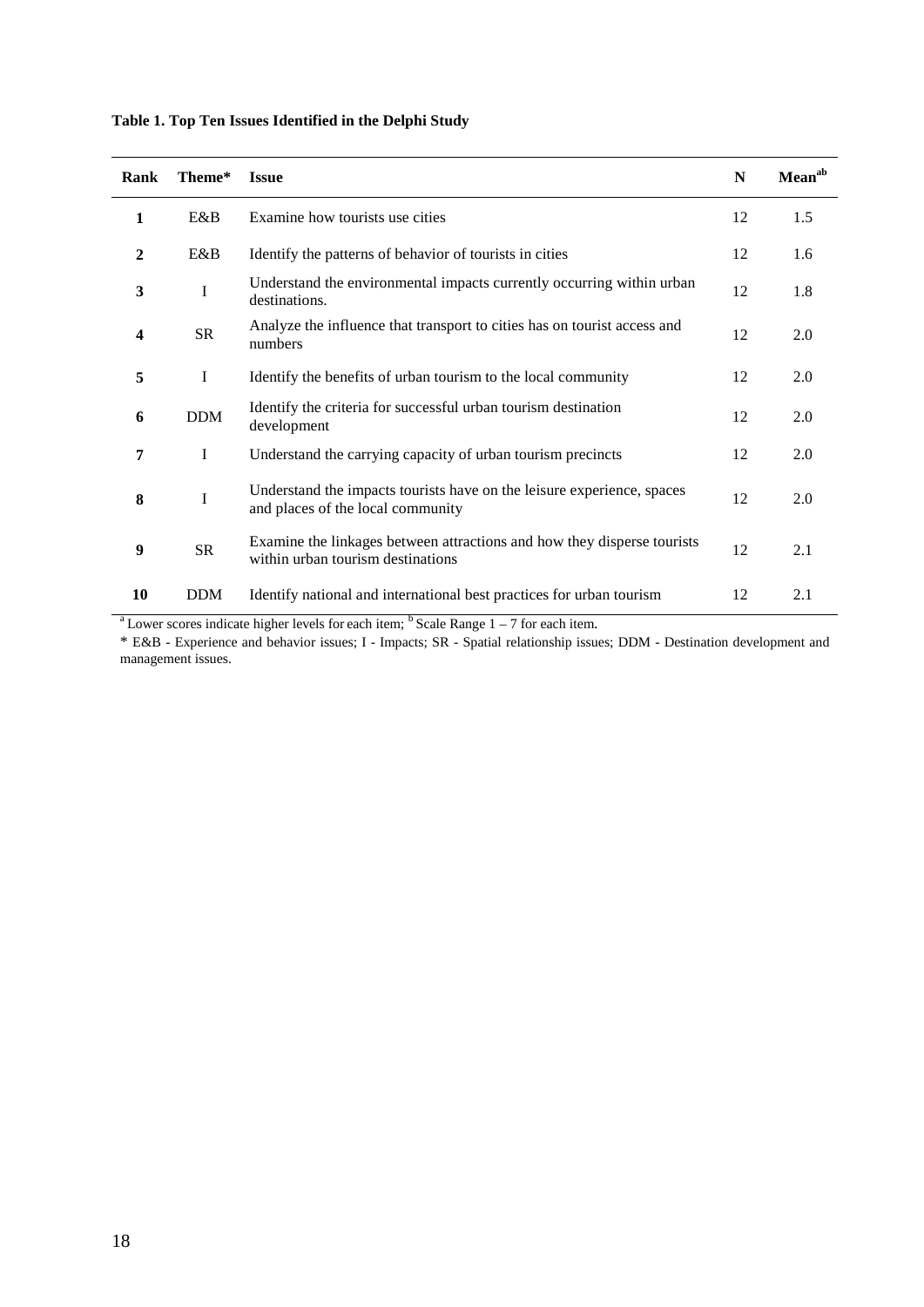# **Table 1. Top Ten Issues Identified in the Delphi Study**

| <b>Academic Ranking (N=12)</b> |            |                                                                                                                  |                    |            | <b>Industry Ranking (N=24)</b>                                                                                   |                    |  |
|--------------------------------|------------|------------------------------------------------------------------------------------------------------------------|--------------------|------------|------------------------------------------------------------------------------------------------------------------|--------------------|--|
| Rank<br>order                  | Theme*     | <b>Issue</b>                                                                                                     | Mean <sup>ab</sup> | Theme*     | <b>Issue</b>                                                                                                     | Mean <sup>ab</sup> |  |
| -1                             | E&B        | Examine how tourists use cities.                                                                                 | 1.5                | <b>SR</b>  | Analyse the influence that transport to cities has on<br>tourist access and numbers.                             | 2.5                |  |
| 2                              | E&B        | Identify the patterns of behaviour of tourists in<br>cities.                                                     | 1.6                |            | Identify the benefits of urban tourism to the local<br>community.                                                | 2.5                |  |
| 3                              |            | Understand the environmental impacts currently<br>occurring within urban destinations.                           | 1.8                | <b>DDM</b> | Identify the criteria for successful urban tourism<br>destination development.                                   | 2.5                |  |
| 4                              | <b>SR</b>  | Analyse the influence that transport to cities has on<br>tourist access and numbers                              | 2.0                | E&B        | Identify the patterns of behaviour of tourists in cities.                                                        | 2.7                |  |
| 5                              |            | Identify the benefits of urban tourism to the local<br>community.                                                | 2.0                | DDM        | Identify national and international best practices for<br>urban tourism.                                         | 2.8                |  |
| 6                              | <b>DDM</b> | Identify the criteria for successful urban tourism<br>destination development                                    | 2.0                |            | Understand the impacts tourists have on the leisure<br>experience, spaces and places of the local<br>community.  | 2.9                |  |
| 7                              |            | Understand the carrying capacity of urban tourism<br>precincts.                                                  | 2.0                | E&B        | Examine how tourists use cities.                                                                                 | 3.0                |  |
| 8                              | I          | Understand the impacts tourists have on the leisure<br>experience, spaces and places of the local<br>community.  | 2.0                |            | Understand the environmental impacts currently<br>occurring within urban destinations.                           | 3.2                |  |
| 9                              | <b>SR</b>  | Examine the linkages between attractions and how<br>they disperse tourists within urban tourism<br>destinations. | 2.1                |            | Understand the carrying capacity of urban tourism<br>precincts.                                                  | 3.4                |  |
| 10                             | <b>DDM</b> | Identify national and international best practices for<br>urban tourism.                                         | 2.1                | <b>SR</b>  | Examine the linkages between attractions and how<br>they disperse tourists within urban tourism<br>destinations. | 3.6                |  |

 $a<sup>a</sup>$  Lower scores indicate higher levels for each item;  $b<sup>b</sup>$  Scale Range 1 – 7 for each item.

\* E&B - Experience and behavior issues; I - Impacts; SR - Spatial relationship issues; DDM - Destination development and management issues.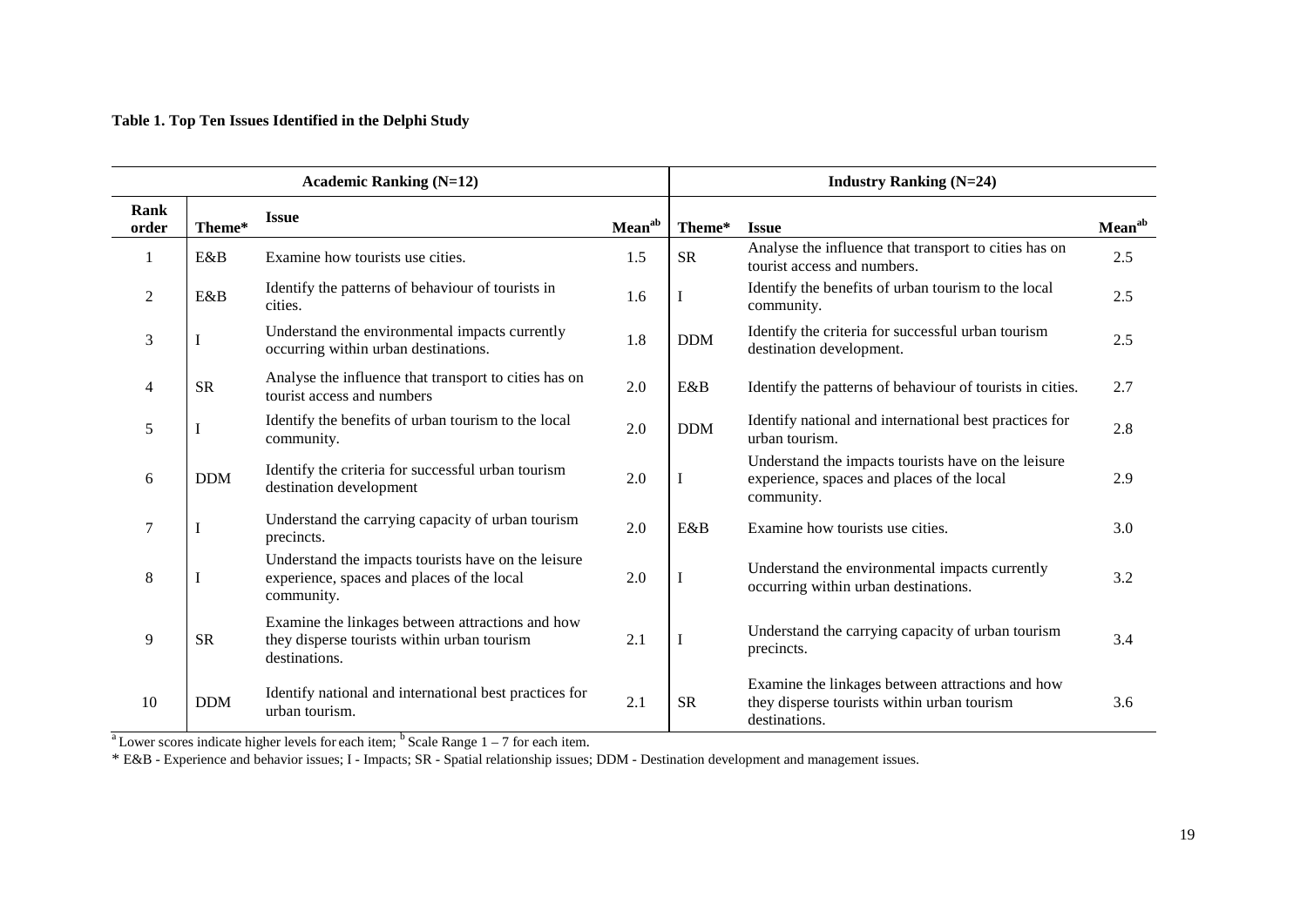

Positive Outcomes

TRENDS-MACRO

**Figure 3. Strategic Framework for Urban Tourism Research**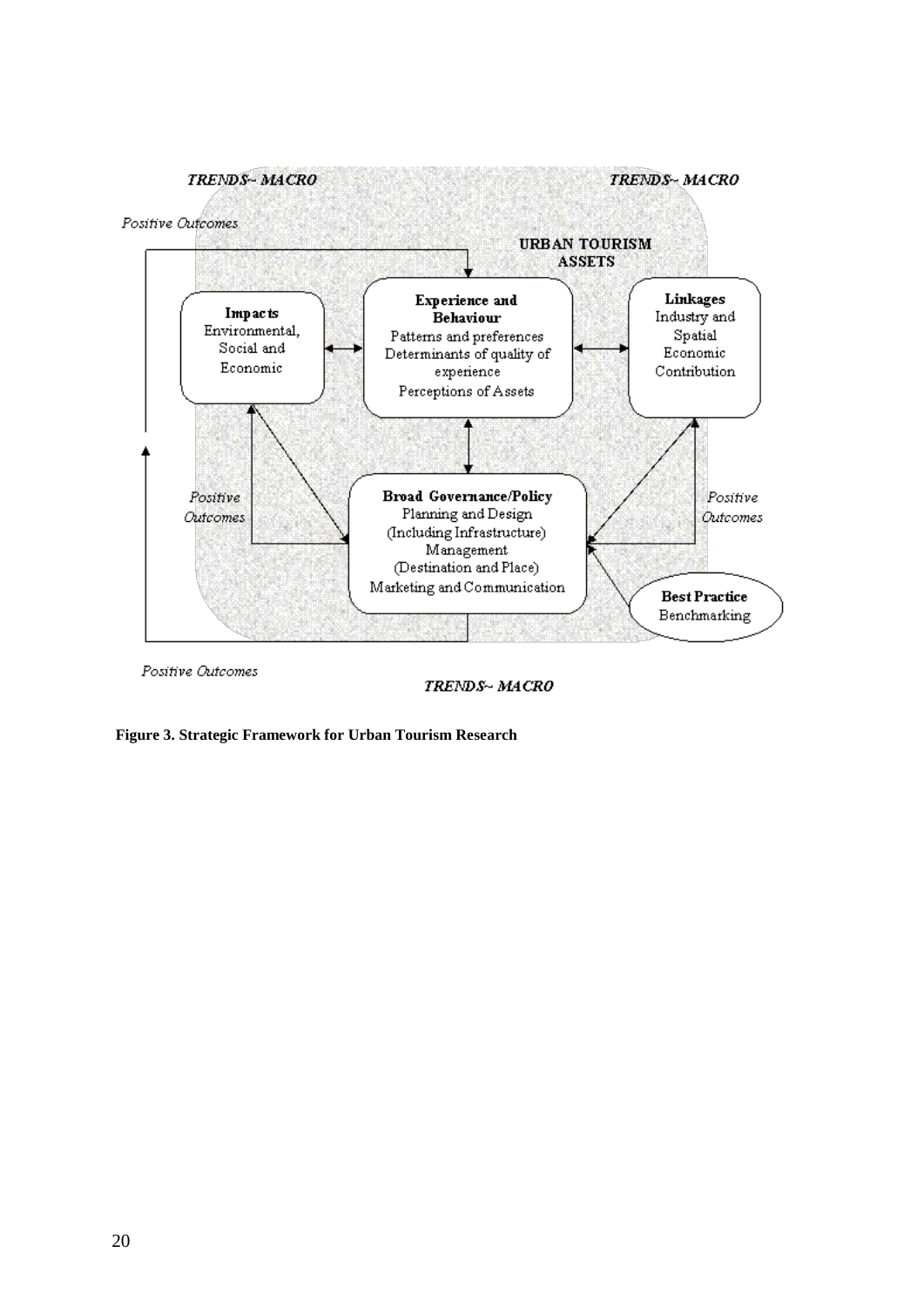# **REFERENCES**

#### Aaker, D., V. Kumar, and G. Day.

2003 Marketing Research. New York: John Wiley & Sons, Inc.

#### Ashworth, G.J.

1989 Urban Tourism: An Imbalance in Attention. *In* Progress in Tourism Recreation and Hospitality Management, C.P. Cooper, ed., vol. 1, pp. 33-54. London: Belhaven.

#### Ashworth, G.J., and J.E. Tunbridge

1990 The Tourist-Historic City. London: Belhaven.

2000 The Tourist-Historic City: Retrospect and Prospect of Managing the Heritage City. Oxford: Pergamon, Elsevier Science Ltd.

# Blank, U.

1994 Research on Urban Tourism Destinations. *In* Travel, Tourism, and Hospitality Research, J.R.B. Ritchie and C.R. Goeldner, eds., pp. 181-196. New York: John Wiley.

#### Blank, U., and M. Petkovich.

1979 The Metropolitan Area Tourist: A Comprehensive Analysis. Traven and Tourism Research Association, A Decade of Achievement, Proceedings, pp. 227-236. Boise, ID: TTRA.

#### Burgess, J.A.

1975 Selling Places. Regional Studies 16(1):1-17.

#### Delbecq, A.L., A.H. Van de Ven, and D. Gustafson

1975 Group Techniques for Program Planning: A Guide to the Nominal Group and Delphi Process. Glenview, IL: Scott Foresman Company.

### Fainstein, S.S.

1994 The City Builders: Property, Politics, and Planning in London and New York. Oxford: Blackwell.

# Fainstein, S.S., and D. Gladstone

1997 Tourism and Urban Transformation: Interpretations of Urban Tourism. *In* Cities in Transformation – Transformation in Cities: Social and Symbolic Change in Urban Space, O. Källtorp, I. Elander, O. Ericsson and M. Franzén, eds., pp. 119-135. Aldershot, Hants: Avebury.

# Garrod, B., and A. Fyall

2005 Revisiting Delphi: The Delphi Technique in Tourism Research. *In* Tourism Research Methods: Integrating Theory with Practice, B.W. Ritchie, P. Burns and C. Palmer, eds., pp. 85-98. Cambridge, Mass: Longman.

#### Gomm, R.

2004 Social Research Methodology: A Critical Introduction. New York: Palgrave Macmillan.

#### Gospodini, A.

2001 Urban Design, Urban Space Morphology, Urban Tourism: An Emerging Paradigm Concerning Their Relationship. European Planning Studies 9(7):925-934.

# Grabler, K., G. Maier, J. Mazanec, and K. Wöber, eds.

1997 International City Tourism: Analysis and Strategy. London: Pinter.

#### Hall, P.

1987 Urban Development and the Future of Tourism. Tourism Management 8(2):129-130.

# Hayllar, B., A. Griffin, and D. Edwards, eds.

2008 City Spaces –Tourist Places: Urban Tourism Precincts. Oxford: Butterworth-Heinemann.

#### Judd, D.R., and M. Collins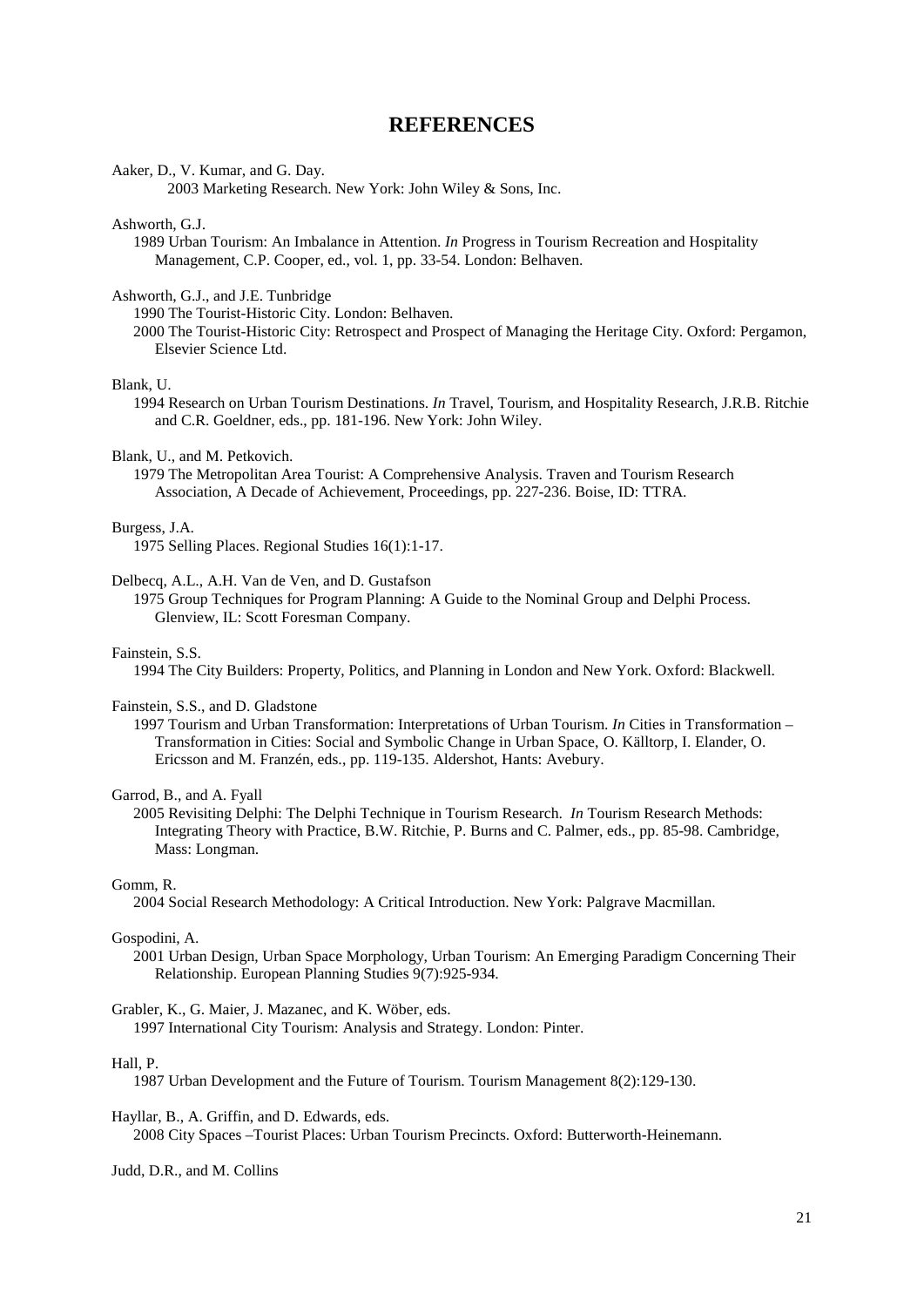1979 The Case of Tourism: Political Coalitions and Redevelopment in Central Cities. *In* The Changing Structure of Cities: What Happened to the Urban Crisis?, G. Tobin, ed., pp. 177-199. Beverly Hills, CA: Sage.

Judd, D.R., and S.S. Fainstein, eds.

1999 The Tourist City. New Haven, CT: Yale University Press.

### Karski, A.

1990 Urban Tourism: A Key to Urban Regeneration? The Planner 76(13):15-17.

#### Krueger, R.

1998 Designing and Conducting Focus Group Interviews: Seminar Notes. Bankstown, Sydney: University of Western Sydney.

#### Law, C.M.

1993 Urban Tourism: Attracting Visitors to Large Cities. London: Mansell. 1996 Tourism in Major Cities. London: International Thompson Business Press/ Routledge.

## Linstone, H.A., and M. Turoff.

1975 The Delphi Method: Techniques and Applications. place: Addison-Wesley Publishing Co.

#### Lynch, K.

1960 The Image of the City. Cambridge, Mass: MIT Press.

# McIntyre, N.E., K. Knowles-Yánez,and D. Hope.

2000 Urban Ecology as an Interdisciplinary Field: Differences in the Use of "Urban" between the Social and Natural Sciences. Urban Ecosystems 4:5-24.

# Merton, R.K., M. Fiske, and P.L. Kendall.

1990 The Focused Interview. New York: Free Press.

## Murphy, P.E., ed.

1996 Quality Management in Urban Tourism. New York: Wiley.

## Murray, T.J.

1979 Delphi Methodologies: A Review and Critique. Urban Systems 4:153-158.

#### Orbasli, A.

2000 Tourists in Historic Towns: Urban Conservation and Heritage Management. London: Spon Press.

#### Page, S.

- 1995 Urban Tourism. London: Routledge.
- 1996 Urban Heritage Tourism in New Zealand: The Wellington Waterfront Development in the 1990s. *In* Heritage Management in Australia and New Zealand: The Human Dimension, C.M. Hall and S.McArthur, eds., pp. 17-20. Melbourne: Oxford University Press.
- 2000 Urban Tourism: Introduction. *In* Tourism Management: Towards the New Millennium, C. Ryan and S. Page, eds., pp. 197-201. Oxford: Pergamon.

#### Pearce, D.

2001 An Integrative Framework for Urban Tourism Research. Annals of Tourism Research 28(4):926-946.

# Pearce, D.G.

1987 Tourism Today: A Geographical Analysis. Harlow, Essex: Longman.

Pearce, P.L.

1977 Mental Souvenirs: A Study of Tourists and Their City Maps. Australian Journal of Psychology 29:203-210.

Presbury, R., and D. Edwards.